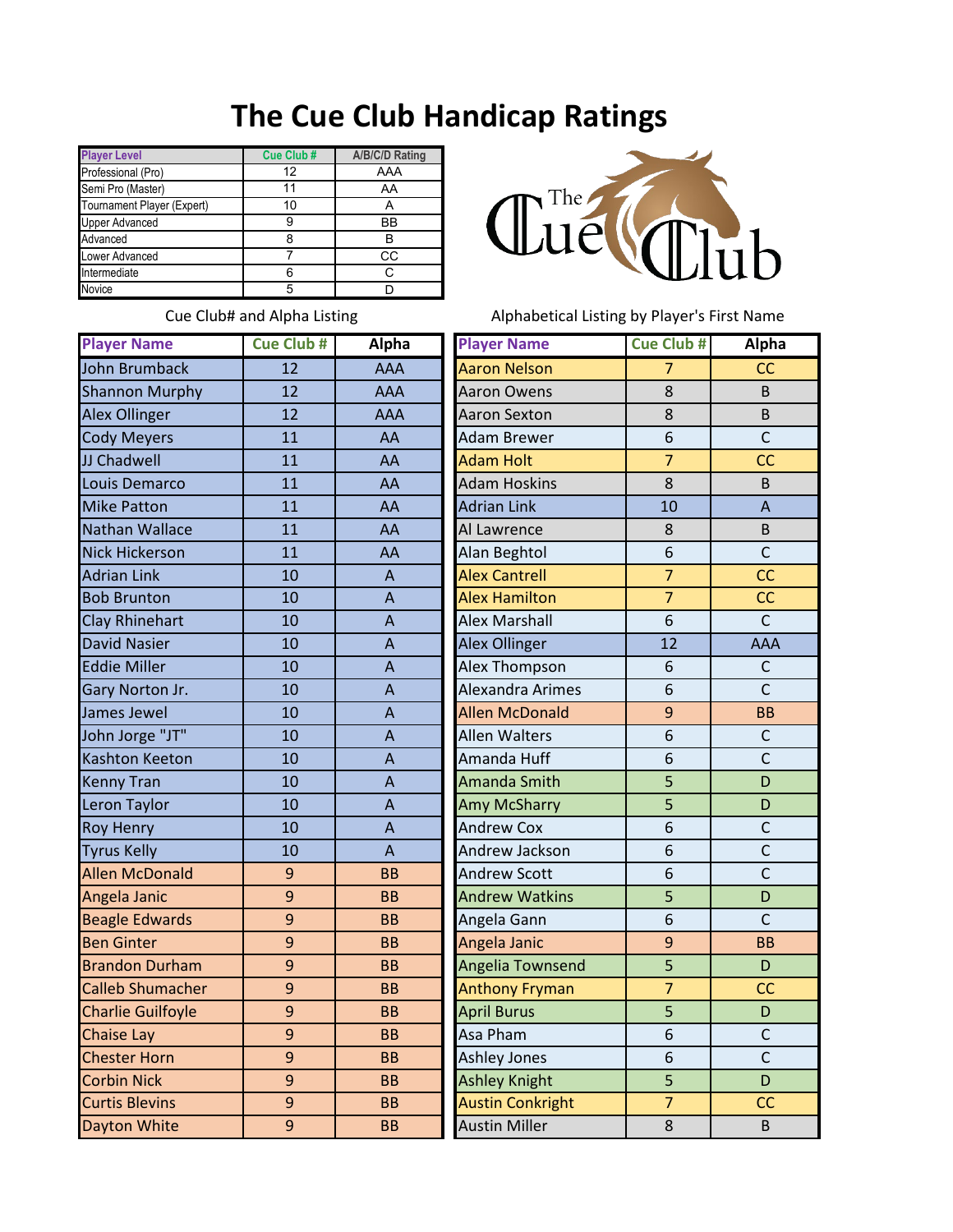| <b>Dennis Linville</b> | 9              | <b>BB</b> | <b>Bart Massey</b>          | 5              | D                         |
|------------------------|----------------|-----------|-----------------------------|----------------|---------------------------|
| <b>Eric Chumbley</b>   | 9              | <b>BB</b> | <b>Beagle Edwards</b>       | 9              | <b>BB</b>                 |
| <b>Franky Denny</b>    | 9              | <b>BB</b> | <b>Beau Wilson</b>          | 6              | $\mathsf{C}$              |
| <b>Homer Smith</b>     | 9              | <b>BB</b> | <b>Beck Mathews</b>         | $\overline{7}$ | CC                        |
| <b>Jason Napier</b>    | 9              | <b>BB</b> | <b>Bee Walling</b>          | 8              | B                         |
| <b>Jeff Green</b>      | $\overline{9}$ | <b>BB</b> | <b>Ben Ginter</b>           | 9              | <b>BB</b>                 |
| <b>Joey Curtsinger</b> | 9              | <b>BB</b> | <b>Ben Neeley</b>           | 6              | $\mathsf{C}$              |
| <b>John Fiscus</b>     | 9              | <b>BB</b> | <b>Benito Bonilla</b>       | $\overline{7}$ | CC                        |
| <b>Justin Lazaro</b>   | 9              | <b>BB</b> | Benji Moore                 | 6              | $\mathsf{C}$              |
| <b>Kevin Ping</b>      | 9              | <b>BB</b> | <b>Betty Ann Threadgill</b> | 5              | D                         |
| <b>Marty Iceman</b>    | 9              | <b>BB</b> | <b>Betty Richardson</b>     | 5              | D                         |
| <b>Michael Burnett</b> | 9              | <b>BB</b> | <b>Bill Anderson</b>        | 6              | $\mathsf{C}$              |
| <b>Nathan Puckett</b>  | $\overline{9}$ | <b>BB</b> | <b>Bill Howard</b>          | $\overline{7}$ | CC                        |
| <b>Neal Wright</b>     | 9              | <b>BB</b> | <b>Bill Roy</b>             | 8              | B                         |
| Paul Age               | 9              | <b>BB</b> | <b>Bill Trimble</b>         | $\overline{7}$ | CC                        |
| <b>Paul Smith</b>      | 9              | <b>BB</b> | <b>Billie Mussman</b>       | 5              | D                         |
| <b>Randy McDonald</b>  | $\overline{9}$ | <b>BB</b> | <b>Billy Lamb</b>           | 6              | $\mathsf{C}$              |
| <b>Stacy Coffey</b>    | 9              | <b>BB</b> | <b>Billy Martin</b>         | 8              | B                         |
| <b>Taylor Townsend</b> | 9              | <b>BB</b> | <b>Billy Welch</b>          | $\overline{7}$ | CC                        |
| Aaron Owens            | 8              | B         | <b>Bimbo Robinson</b>       | $\overline{7}$ | CC                        |
| Aaron Sexton           | 8              | B         | <b>Blake Golman</b>         | 5              | D                         |
| <b>Adam Hoskins</b>    | 8              | B         | <b>Bob Brunton</b>          | 10             | $\boldsymbol{\mathsf{A}}$ |
| Al Lawrence            | 8              | B         | <b>Bobby Durham</b>         | 6              | $\mathsf{C}$              |
| <b>Austin Miller</b>   | 8              | B         | <b>Bobby Hope</b>           | $\overline{7}$ | CC                        |
| <b>Bee Walling</b>     | 8              | B         | <b>Bobby Lemmon</b>         | $\overline{7}$ | CC                        |
| <b>Bill Roy</b>        | 8              | B         | <b>Bobby Mathews</b>        | $\overline{7}$ | CC                        |
| <b>Billy Martin</b>    | 8              | B         | <b>Bobby Moody</b>          | $\overline{7}$ | CC                        |
| <b>Brad Diehl</b>      | 8              | B         | <b>Brad Diehl</b>           | 8              | B                         |
| <b>Brandon Cook</b>    | 8              | B         | <b>Brad Farmer</b>          | $\overline{7}$ | CC                        |
| <b>Brandon McGuire</b> | 8              | B         | <b>Brandon Blankenship</b>  | $\overline{7}$ | CC                        |
| <b>Brandyn Hale</b>    | 8              | $\sf B$   | <b>Brandon Cook</b>         | 8              | $\sf B$                   |
| <b>Brett Ray</b>       | 8              | B         | <b>Brandon Curran</b>       | $\overline{7}$ | CC                        |
| <b>Brian Watts</b>     | 8              | B         | <b>Brandon Durham</b>       | 9              | <b>BB</b>                 |
| Calvin Gulley          | 8              | B         | <b>Brandon Earlywine</b>    | 6              | $\mathsf{C}$              |
| Charles Hackworth      | 8              | B         | <b>Brandon McGuire</b>      | $\bf 8$        | B                         |
| Chris Rose             | 8              | B         | <b>Brandon Napier</b>       | 5              | D                         |
| Chris Salmons          | 8              | B         | <b>Brandon Neal</b>         | 5              | D                         |
| <b>Clint Mullins</b>   | 8              | B         | <b>Brandyn Hale</b>         | 8              | B                         |
| Cody Click             | 8              | B         | <b>Brennan Sexton</b>       | $\overline{7}$ | CC                        |
| Danny Rose             | 8              | B         | <b>Brett Ray</b>            | 8              | B                         |
| Darryl Brown           | 8              | B         | <b>Brian Jones</b>          | $\overline{7}$ | CC                        |
| David Obrien           | 8              | B         | <b>Brian Taylor</b>         | $\overline{7}$ | CC                        |
| David Jones            | 8              | B         | <b>Brian Watts</b>          | 8              | B                         |
| David Rose             | 8              | B         | <b>Brittany Davis</b>       | 5              | D                         |
| Dawayne Townsend       | 8              | B         | <b>Bryson Sellards</b>      | $\overline{7}$ | CC                        |
| Dean Lawson            | 8              | B         | <b>Bubba Anglin</b>         | 5              | D                         |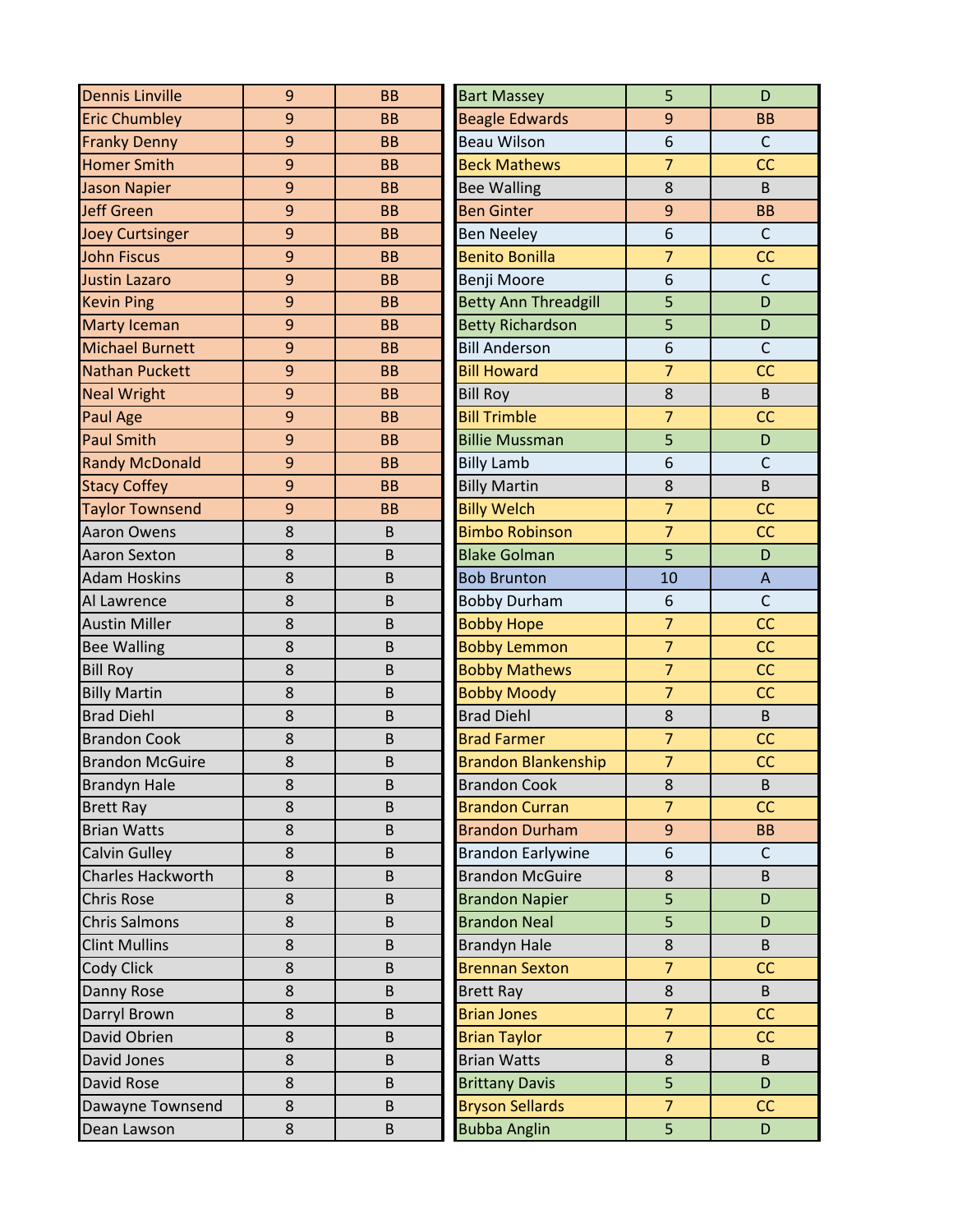| $\overline{7}$<br>8<br><b>Caleb Hall</b><br>Derek Rison<br><b>CC</b><br>B<br>8<br><b>Calleb Shumacher</b><br>9<br>Dickie Lacefield<br>B<br><b>BB</b><br>8<br>8<br>$\sf B$<br><b>Calvin Gulley</b><br>$\sf B$<br>DJ Sharp<br>Doboy Druin<br>8<br>6<br>$\mathsf{C}$<br>B<br><b>Cameron Martin</b><br>$\mathsf{C}$<br>8<br>6<br>Donnie Robinson<br>B<br>Casey Davis<br>$\mathsf{C}$<br>Doug Spalding<br>8<br>6<br>$\sf B$<br>Casey Marksbury<br>$\mathsf{C}$<br>8<br>6<br><b>Draper Pearson</b><br>$\sf B$<br><b>Casey Price</b><br>8<br><b>Cassie Wheeler</b><br>5<br>Dwayne Watkins<br>D<br>$\sf B$<br>5<br>8<br>D<br><b>Dylan Norton</b><br>B<br><b>Cathy Brackett</b><br>$\mathsf C$<br><b>Elbert Cox</b><br>8<br>Cecilia Chapman<br>6<br>$\sf B$<br>$\overline{7}$<br>CC<br>8<br><b>Chad Newman</b><br><b>Eric Collins</b><br>$\sf B$<br>6<br>$\mathsf{C}$<br>Frankie Cortijo<br>8<br>$\sf B$<br><b>Chad Scott</b><br>8<br>9<br><b>BB</b><br><b>Garnett Payton</b><br>B<br><b>Chaise Lay</b><br>8<br>8<br><b>Gary Gullet</b><br>Charles Hackworth<br>B<br>B<br>Gary Warrick Jr.<br>8<br><b>Charlie Guilfoyle</b><br>9<br>$\mathsf B$<br><b>BB</b><br>8<br>Charlie Hamm<br>6<br>$\mathsf C$<br>Gary Willis<br>$\sf B$<br>George Adkins<br>8<br><b>Charlie Robertson</b><br>$\overline{7}$<br>B<br>CC<br>5<br>8<br>D<br><b>Greg Wilson</b><br>B<br><b>Chazz Kidwell</b> |
|-------------------------------------------------------------------------------------------------------------------------------------------------------------------------------------------------------------------------------------------------------------------------------------------------------------------------------------------------------------------------------------------------------------------------------------------------------------------------------------------------------------------------------------------------------------------------------------------------------------------------------------------------------------------------------------------------------------------------------------------------------------------------------------------------------------------------------------------------------------------------------------------------------------------------------------------------------------------------------------------------------------------------------------------------------------------------------------------------------------------------------------------------------------------------------------------------------------------------------------------------------------------------------------------------------------------------------------------------------------------------|
|                                                                                                                                                                                                                                                                                                                                                                                                                                                                                                                                                                                                                                                                                                                                                                                                                                                                                                                                                                                                                                                                                                                                                                                                                                                                                                                                                                         |
|                                                                                                                                                                                                                                                                                                                                                                                                                                                                                                                                                                                                                                                                                                                                                                                                                                                                                                                                                                                                                                                                                                                                                                                                                                                                                                                                                                         |
|                                                                                                                                                                                                                                                                                                                                                                                                                                                                                                                                                                                                                                                                                                                                                                                                                                                                                                                                                                                                                                                                                                                                                                                                                                                                                                                                                                         |
|                                                                                                                                                                                                                                                                                                                                                                                                                                                                                                                                                                                                                                                                                                                                                                                                                                                                                                                                                                                                                                                                                                                                                                                                                                                                                                                                                                         |
|                                                                                                                                                                                                                                                                                                                                                                                                                                                                                                                                                                                                                                                                                                                                                                                                                                                                                                                                                                                                                                                                                                                                                                                                                                                                                                                                                                         |
|                                                                                                                                                                                                                                                                                                                                                                                                                                                                                                                                                                                                                                                                                                                                                                                                                                                                                                                                                                                                                                                                                                                                                                                                                                                                                                                                                                         |
|                                                                                                                                                                                                                                                                                                                                                                                                                                                                                                                                                                                                                                                                                                                                                                                                                                                                                                                                                                                                                                                                                                                                                                                                                                                                                                                                                                         |
|                                                                                                                                                                                                                                                                                                                                                                                                                                                                                                                                                                                                                                                                                                                                                                                                                                                                                                                                                                                                                                                                                                                                                                                                                                                                                                                                                                         |
|                                                                                                                                                                                                                                                                                                                                                                                                                                                                                                                                                                                                                                                                                                                                                                                                                                                                                                                                                                                                                                                                                                                                                                                                                                                                                                                                                                         |
|                                                                                                                                                                                                                                                                                                                                                                                                                                                                                                                                                                                                                                                                                                                                                                                                                                                                                                                                                                                                                                                                                                                                                                                                                                                                                                                                                                         |
|                                                                                                                                                                                                                                                                                                                                                                                                                                                                                                                                                                                                                                                                                                                                                                                                                                                                                                                                                                                                                                                                                                                                                                                                                                                                                                                                                                         |
|                                                                                                                                                                                                                                                                                                                                                                                                                                                                                                                                                                                                                                                                                                                                                                                                                                                                                                                                                                                                                                                                                                                                                                                                                                                                                                                                                                         |
|                                                                                                                                                                                                                                                                                                                                                                                                                                                                                                                                                                                                                                                                                                                                                                                                                                                                                                                                                                                                                                                                                                                                                                                                                                                                                                                                                                         |
|                                                                                                                                                                                                                                                                                                                                                                                                                                                                                                                                                                                                                                                                                                                                                                                                                                                                                                                                                                                                                                                                                                                                                                                                                                                                                                                                                                         |
|                                                                                                                                                                                                                                                                                                                                                                                                                                                                                                                                                                                                                                                                                                                                                                                                                                                                                                                                                                                                                                                                                                                                                                                                                                                                                                                                                                         |
|                                                                                                                                                                                                                                                                                                                                                                                                                                                                                                                                                                                                                                                                                                                                                                                                                                                                                                                                                                                                                                                                                                                                                                                                                                                                                                                                                                         |
|                                                                                                                                                                                                                                                                                                                                                                                                                                                                                                                                                                                                                                                                                                                                                                                                                                                                                                                                                                                                                                                                                                                                                                                                                                                                                                                                                                         |
|                                                                                                                                                                                                                                                                                                                                                                                                                                                                                                                                                                                                                                                                                                                                                                                                                                                                                                                                                                                                                                                                                                                                                                                                                                                                                                                                                                         |
| <b>Gregory Newman</b><br>8<br><b>Chester Horn</b><br>9<br>$\sf B$<br><b>BB</b>                                                                                                                                                                                                                                                                                                                                                                                                                                                                                                                                                                                                                                                                                                                                                                                                                                                                                                                                                                                                                                                                                                                                                                                                                                                                                          |
| $\mathsf{C}$<br>8<br>6<br><b>Isaac Stephens</b><br>$\mathsf B$<br>Chris Acey                                                                                                                                                                                                                                                                                                                                                                                                                                                                                                                                                                                                                                                                                                                                                                                                                                                                                                                                                                                                                                                                                                                                                                                                                                                                                            |
| $\mathsf{C}$<br>8<br>6<br>Jackie Roe<br><b>Chris Burns</b><br>$\sf B$                                                                                                                                                                                                                                                                                                                                                                                                                                                                                                                                                                                                                                                                                                                                                                                                                                                                                                                                                                                                                                                                                                                                                                                                                                                                                                   |
| $\overline{7}$<br>8<br>CC<br>B<br><b>Chris Cheek</b><br>James Gomes                                                                                                                                                                                                                                                                                                                                                                                                                                                                                                                                                                                                                                                                                                                                                                                                                                                                                                                                                                                                                                                                                                                                                                                                                                                                                                     |
| $\overline{7}$<br>8<br><b>Chris Curtis</b><br>CC<br>$\sf B$<br>Jamie Beasley                                                                                                                                                                                                                                                                                                                                                                                                                                                                                                                                                                                                                                                                                                                                                                                                                                                                                                                                                                                                                                                                                                                                                                                                                                                                                            |
| $\mathsf{C}$<br>6<br>8<br>Jamie Mitchell<br>$\sf B$<br><b>Chris Fissette</b>                                                                                                                                                                                                                                                                                                                                                                                                                                                                                                                                                                                                                                                                                                                                                                                                                                                                                                                                                                                                                                                                                                                                                                                                                                                                                            |
| $\overline{7}$<br><b>Jason Roberts</b><br>8<br>$\sf B$<br><b>Chris Harris</b><br>CC                                                                                                                                                                                                                                                                                                                                                                                                                                                                                                                                                                                                                                                                                                                                                                                                                                                                                                                                                                                                                                                                                                                                                                                                                                                                                     |
| 6<br>$\mathsf{C}$<br>Jeremiah Stanfield<br>8<br>B<br>Chris Jackson                                                                                                                                                                                                                                                                                                                                                                                                                                                                                                                                                                                                                                                                                                                                                                                                                                                                                                                                                                                                                                                                                                                                                                                                                                                                                                      |
| $\overline{7}$<br>CC<br>8<br>Jerry Watts<br>$\sf B$<br><b>Chris Lowry</b>                                                                                                                                                                                                                                                                                                                                                                                                                                                                                                                                                                                                                                                                                                                                                                                                                                                                                                                                                                                                                                                                                                                                                                                                                                                                                               |
| $\overline{7}$<br>8<br><b>Chris McLoughlin</b><br>CC<br>Joe Powell<br>$\sf B$                                                                                                                                                                                                                                                                                                                                                                                                                                                                                                                                                                                                                                                                                                                                                                                                                                                                                                                                                                                                                                                                                                                                                                                                                                                                                           |
| <b>Chris Redmon</b><br>$\overline{7}$<br>8<br>CC<br>Joey Hawkins<br>$\sf B$                                                                                                                                                                                                                                                                                                                                                                                                                                                                                                                                                                                                                                                                                                                                                                                                                                                                                                                                                                                                                                                                                                                                                                                                                                                                                             |
| 8<br><b>Chris Rose</b><br>8<br>$\sf B$<br>B<br>John Ash                                                                                                                                                                                                                                                                                                                                                                                                                                                                                                                                                                                                                                                                                                                                                                                                                                                                                                                                                                                                                                                                                                                                                                                                                                                                                                                 |
| 8<br>8<br>$\sf B$<br>$\sf B$<br>Jonathan Jones<br><b>Chris Salmons</b>                                                                                                                                                                                                                                                                                                                                                                                                                                                                                                                                                                                                                                                                                                                                                                                                                                                                                                                                                                                                                                                                                                                                                                                                                                                                                                  |
| Josh Winkler<br>8<br>$\sf B$<br><b>Chris Thompson</b><br>$\overline{7}$<br>CC                                                                                                                                                                                                                                                                                                                                                                                                                                                                                                                                                                                                                                                                                                                                                                                                                                                                                                                                                                                                                                                                                                                                                                                                                                                                                           |
| 8<br>$\mathsf{C}$<br>$\sf B$<br>6<br>Chris Whitt<br>JR Besa                                                                                                                                                                                                                                                                                                                                                                                                                                                                                                                                                                                                                                                                                                                                                                                                                                                                                                                                                                                                                                                                                                                                                                                                                                                                                                             |
| 8<br>Justin Muzic<br><b>Chris Wise</b><br>5<br>B<br>D                                                                                                                                                                                                                                                                                                                                                                                                                                                                                                                                                                                                                                                                                                                                                                                                                                                                                                                                                                                                                                                                                                                                                                                                                                                                                                                   |
| 8<br>$\mathsf C$<br>Christian Kemp<br>6<br>Keith Young<br>B                                                                                                                                                                                                                                                                                                                                                                                                                                                                                                                                                                                                                                                                                                                                                                                                                                                                                                                                                                                                                                                                                                                                                                                                                                                                                                             |
| Kenny Hughes<br>$\bf 8$<br><b>Chuck Brackett</b><br>$\overline{7}$<br>CC<br>B                                                                                                                                                                                                                                                                                                                                                                                                                                                                                                                                                                                                                                                                                                                                                                                                                                                                                                                                                                                                                                                                                                                                                                                                                                                                                           |
| $\overline{7}$<br>8<br>Kyle Arensdorf<br>CC<br>B<br><b>Chuck May</b>                                                                                                                                                                                                                                                                                                                                                                                                                                                                                                                                                                                                                                                                                                                                                                                                                                                                                                                                                                                                                                                                                                                                                                                                                                                                                                    |
| Chuck McClain<br>Kyle Helm<br>8<br>6<br>$\mathsf{C}$<br>B                                                                                                                                                                                                                                                                                                                                                                                                                                                                                                                                                                                                                                                                                                                                                                                                                                                                                                                                                                                                                                                                                                                                                                                                                                                                                                               |
| <b>Clay Rhinehart</b><br>Larry Merriman<br>8<br>10<br>B<br>$\mathsf{A}$                                                                                                                                                                                                                                                                                                                                                                                                                                                                                                                                                                                                                                                                                                                                                                                                                                                                                                                                                                                                                                                                                                                                                                                                                                                                                                 |
| 8<br><b>Clint Mullins</b><br>Mark Fisher<br>$\sf B$<br>B<br>8                                                                                                                                                                                                                                                                                                                                                                                                                                                                                                                                                                                                                                                                                                                                                                                                                                                                                                                                                                                                                                                                                                                                                                                                                                                                                                           |
| 8<br><b>Cloman Turner</b><br>6<br>$\mathsf{C}$<br><b>Marty Stanfield</b><br>$\sf B$                                                                                                                                                                                                                                                                                                                                                                                                                                                                                                                                                                                                                                                                                                                                                                                                                                                                                                                                                                                                                                                                                                                                                                                                                                                                                     |
| 8<br>B<br>Matt McCall<br>Cody Click<br>8<br>B                                                                                                                                                                                                                                                                                                                                                                                                                                                                                                                                                                                                                                                                                                                                                                                                                                                                                                                                                                                                                                                                                                                                                                                                                                                                                                                           |
| Mike Baldwin<br>8<br><b>Cody Coontz</b><br>6<br>$\mathsf{C}$<br>B                                                                                                                                                                                                                                                                                                                                                                                                                                                                                                                                                                                                                                                                                                                                                                                                                                                                                                                                                                                                                                                                                                                                                                                                                                                                                                       |
| $\mathsf{C}$<br>8<br>Mike Christopher<br>Cody Feders<br>6<br>$\sf B$                                                                                                                                                                                                                                                                                                                                                                                                                                                                                                                                                                                                                                                                                                                                                                                                                                                                                                                                                                                                                                                                                                                                                                                                                                                                                                    |
| Mike Delk<br>8<br>Cody Fryer<br>$\mathsf C$<br>$\sf B$<br>6                                                                                                                                                                                                                                                                                                                                                                                                                                                                                                                                                                                                                                                                                                                                                                                                                                                                                                                                                                                                                                                                                                                                                                                                                                                                                                             |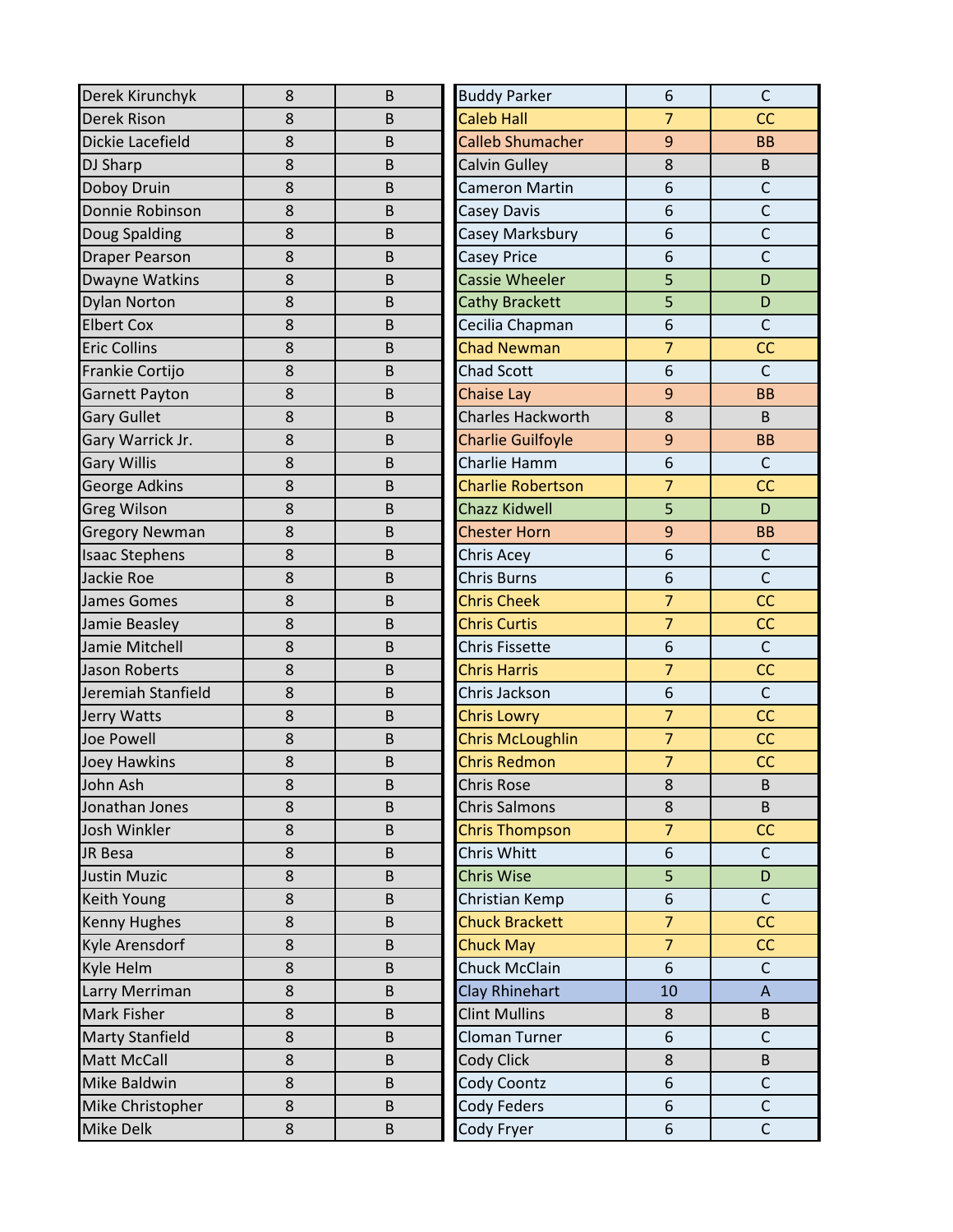| <b>Mike Vanover</b>     | 8              | B       | Cody Herbst              | 6                | C              |
|-------------------------|----------------|---------|--------------------------|------------------|----------------|
| <b>Nathan Adkins</b>    | 8              | B       | <b>Cody Means</b>        | 6                | $\overline{C}$ |
| <b>Noah Hamilton</b>    | 8              | B       | <b>Cody Meyers</b>       | 11               | AA             |
| Pete Royce              | 8              | B       | Cody Quinn               | 6                | $\mathsf C$    |
| <b>Ray Rowlett</b>      | 8              | B       | <b>Connie Sparks</b>     | $\overline{7}$   | CC             |
| <b>Richard Collins</b>  | 8              | B       | <b>Connor Davis</b>      | $\overline{7}$   | CC             |
| <b>Rick Engel</b>       | 8              | B       | <b>Corbin Nick</b>       | 9                | <b>BB</b>      |
| Rob Byrge               | 8              | B       | Cory Caldwell            | 6                | $\mathsf{C}$   |
| Rob Defino              | 8              | B       | Cory Goffman             | $\overline{7}$   | CC             |
| <b>Rob McGlone</b>      | 8              | B       | Cory Henson              | 6                | $\mathsf{C}$   |
| <b>Roger Staton</b>     | 8              | B       | <b>Courtney Mitchell</b> | 5                | D              |
| Roy Blankenship         | 8              | B       | <b>Curby Carlock</b>     | $\overline{7}$   | CC             |
| Roger Besa              | 8              | B       | <b>Curtis Blevins</b>    | 9                | <b>BB</b>      |
| <b>Russ Edwards</b>     | 8              | B       | <b>Dale Mullins</b>      | $\overline{7}$   | CC             |
| <b>Shawn Bell</b>       | 8              | B       | <b>Dale Phipps</b>       | $\overline{7}$   | CC             |
| <b>Steve Blevins</b>    | 8              | B       | <b>Dalton Reed</b>       | $\overline{7}$   | CC             |
| <b>Steve Coffey</b>     | 8              | B       | <b>Dan Townsend</b>      | $\overline{7}$   | CC             |
| <b>Steve Morton</b>     | 8              | B       | Daniel Muchow            | 6                | $\mathsf{C}$   |
| <b>Stewart Kenny</b>    | 8              | B       | <b>Daniel Scroggin</b>   | $\overline{7}$   | CC             |
| Taka Nakanishi          | 8              | B       | <b>Danny Blades</b>      | $\overline{7}$   | CC             |
| <b>Terry Thorpe</b>     | 8              | B       | Danny Muzic              | 6                | $\mathsf{C}$   |
| Thomas Watkins          | 8              | B       | <b>Danny Richie</b>      | $\overline{7}$   | CC             |
| <b>Tim Anderson</b>     | 8              | B       | Danny Rose               | 8                | B              |
| Tim Baron               | 8              | B       | <b>Darren Watkins</b>    | $\overline{7}$   | CC             |
| Tim Hill                | 8              | B       | Darryl Brown             | 8                | B              |
| Tim Wickstrom           | 8              | B       | <b>Daryl Smith</b>       | $\overline{7}$   | CC             |
| <b>Tony Brown</b>       | 8              | B       | Dave Brobst              | 6                | $\mathsf C$    |
| <b>Tony Carey</b>       | 8              | B       | <b>David Blake</b>       | $\overline{7}$   | CC             |
| <b>Tony LaRue II</b>    | 8              | B       | <b>David Curtis</b>      | 6                | $\mathsf{C}$   |
| Tony Lovejoy            | 8              | $\sf B$ | <b>David Hamilton</b>    | $\overline{7}$   | CC             |
| <b>Tony Sizemore</b>    | 8              | B       | David Jones              | $\bf 8$          | $\sf B$        |
| Trae Joyce              | 8              | B       | David Muzic              | 6                | $\mathsf{C}$   |
| <b>Travis Sulfridge</b> | 8              | B       | <b>David Nasier</b>      | 10               | $\mathsf{A}$   |
| <b>Tyler Morris</b>     | 8              | B       | David Obrien             | 8                | B              |
| <b>Wesley Doan</b>      | 8              | B       | <b>David Owens</b>       | 5                | D              |
| Wes Jackson             | 8              | B       | David Rose               | 8                | B              |
| <b>Aaron Nelson</b>     | $\overline{7}$ | CC      | David Schroeder          | 6                | $\mathsf C$    |
| <b>Adam Holt</b>        | $\overline{7}$ | CC      | <b>David Shewmaker</b>   | $\overline{7}$   | CC             |
| <b>Alex Cantrell</b>    | $\overline{7}$ | CC      | <b>David Smith</b>       | $\overline{7}$   | CC             |
| <b>Alex Hamilton</b>    | $\overline{7}$ | CC      | Dawayne Townsend         | 8                | B              |
| <b>Anthony Fryman</b>   | $\overline{7}$ | CC      | Dayton White             | $\overline{9}$   | <b>BB</b>      |
| <b>Austin Conkright</b> | $\overline{7}$ | CC      | Dean Furguson            | 6                | $\mathsf{C}$   |
| <b>Beck Mathews</b>     | $\overline{7}$ | CC      | Dean Lawson              | 8                | B              |
| <b>Benito Bonilla</b>   | $\overline{7}$ | CC      | <b>Dean Sorenson</b>     | $\overline{7}$   | CC             |
| <b>Bill Howard</b>      | $\overline{7}$ | CC      | Dee Abner                | 5                | D              |
| <b>Bill Trimble</b>     | $\overline{7}$ | CC      | <b>Dennis Linville</b>   | $\boldsymbol{9}$ | <b>BB</b>      |
|                         |                |         |                          |                  |                |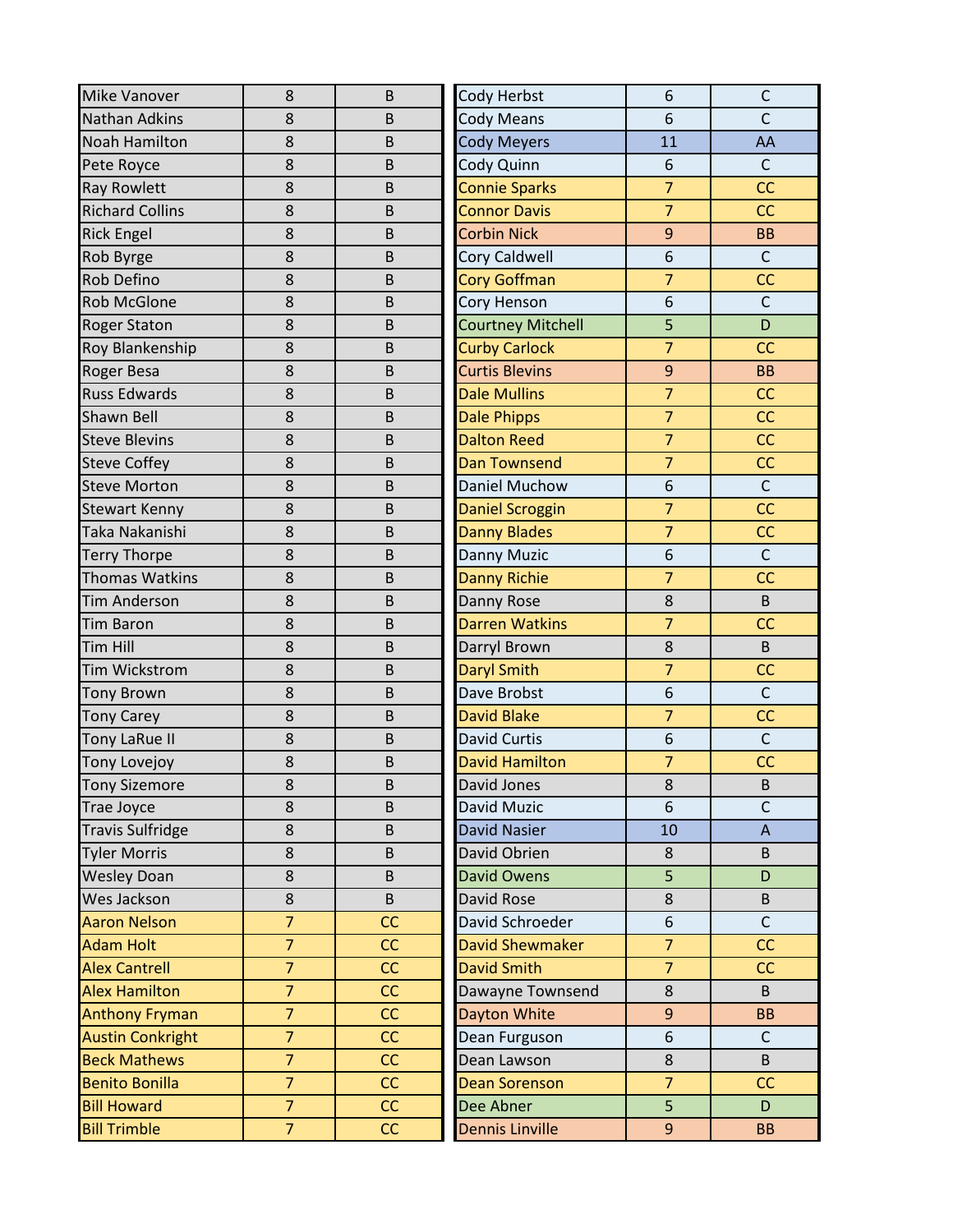| <b>Billy Welch</b>         | $\overline{7}$ | CC | Derek Goff              | 6                | C            |
|----------------------------|----------------|----|-------------------------|------------------|--------------|
| <b>Bimbo Robinson</b>      | $\overline{7}$ | CC | Derek Kirunchyk         | 8                | B            |
| <b>Bobby Hope</b>          | $\overline{7}$ | CC | Derek Rison             | 8                | B            |
| <b>Bobby Lemmon</b>        | $\overline{7}$ | CC | Derek Shelton           | 6                | $\mathsf{C}$ |
| <b>Bobby Mathews</b>       | $\overline{7}$ | CC | <b>Destinee Willis</b>  | 5                | D            |
| <b>Bobby Moody</b>         | $\overline{7}$ | CC | Dickie Lacefield        | 8                | B            |
| <b>Brad Farmer</b>         | $\overline{7}$ | CC | DJ Sharp                | 8                | B            |
| <b>Brandon Blankenship</b> | $\overline{7}$ | CC | Doboy Druin             | 8                | B            |
| <b>Brandon Curran</b>      | $\overline{7}$ | CC | <b>Don Adams</b>        | $\overline{7}$   | CC           |
| <b>Brennan Sexton</b>      | $\overline{7}$ | CC | <b>Donivan Headrick</b> | $\overline{7}$   | CC           |
| <b>Brian Jones</b>         | $\overline{7}$ | CC | Donna Middleton         | 5                | D            |
| <b>Brian Taylor</b>        | $\overline{7}$ | CC | Donnie Robinson         | 8                | B            |
| <b>Bryson Sellards</b>     | $\overline{7}$ | CC | <b>Doodle Coontz</b>    | $\overline{7}$   | CC           |
| <b>Caleb Hall</b>          | $\overline{7}$ | CC | Doug Rice               | 6                | $\mathsf{C}$ |
| <b>Chad Newman</b>         | $\overline{7}$ | CC | <b>Doug Rine</b>        | $\overline{7}$   | CC           |
| <b>Charlie Robertson</b>   | $\overline{7}$ | CC | Doug Spalding           | 8                | B            |
| <b>Chris Cheek</b>         | $\overline{7}$ | CC | Douglas Jackson         | 6                | $\mathsf{C}$ |
| <b>Chris Curtis</b>        | $\overline{7}$ | CC | <b>Draper Pearson</b>   | 8                | B            |
| <b>Chris Harris</b>        | $\overline{7}$ | CC | <b>Dudley Rodrigez</b>  | 5                | D            |
| <b>Chris Lowry</b>         | $\overline{7}$ | CC | <b>Dustin Creech</b>    | 6                | $\mathsf{C}$ |
| <b>Chris McLoughlin</b>    | $\overline{7}$ | CC | <b>Dustin Purcell</b>   | 6                | $\mathsf{C}$ |
| <b>Chris Redmon</b>        | $\overline{7}$ | CC | <b>Dusty Wagner</b>     | $\overline{7}$   | CC           |
| <b>Chris Thompson</b>      | $\overline{7}$ | CC | Dusty Wohner            | 6                | $\mathsf{C}$ |
| <b>Chuck Brackett</b>      | $\overline{7}$ | CC | Dwayne Watkins          | 8                | B            |
| <b>Chuck May</b>           | $\overline{7}$ | CC | <b>Dylan Gilkey</b>     | $\overline{7}$   | CC           |
| <b>Connie Sparks</b>       | $\overline{7}$ | CC | <b>Dylan Nester</b>     | $\boldsymbol{6}$ | $\mathsf{C}$ |
| <b>Connor Davis</b>        | $\overline{7}$ | CC | <b>Dylan Norton</b>     | 8                | B            |
| <b>Cory Goffman</b>        | $\overline{7}$ | CC | <b>Dylan Travis</b>     | 6                | $\mathsf{C}$ |
| <b>Curby Carlock</b>       | $\overline{7}$ | CC | E.J. Moore              | 6                | $\mathsf{C}$ |
| <b>Dale Mullins</b>        | $\overline{7}$ | CC | <b>Earl Shryock</b>     | $\overline{7}$   | CC           |
| Dale Phipps                | $\overline{7}$ | CC | Eddie Lotter            | 6                | $\mathsf C$  |
| <b>Dalton Reed</b>         | $\overline{7}$ | CC | <b>Eddie Miller</b>     | 10               | $\mathsf{A}$ |
| <b>Dan Townsend</b>        | $\overline{7}$ | CC | <b>Elbert Cox</b>       | 8                | B            |
| <b>Daniel Scroggin</b>     | $\overline{7}$ | CC | <b>Eric Chumbley</b>    | 9                | <b>BB</b>    |
| <b>Danny Blades</b>        | $\overline{7}$ | CC | <b>Eric Collins</b>     | 8                | B            |
| <b>Danny Richie</b>        | $\overline{7}$ | CC | <b>Eric Geary</b>       | $\overline{7}$   | CC           |
| <b>Darren Watkins</b>      | $\overline{7}$ | CC | <b>Ethan Hill</b>       | 6                | $\mathsf{C}$ |
| <b>Daryl Smith</b>         | $\overline{7}$ | CC | <b>Frank Gayheart</b>   | $\overline{7}$   | CC           |
| <b>David Blake</b>         | $\overline{7}$ | CC | Frank Townsend          | 6                | $\mathsf{C}$ |
| <b>David Hamilton</b>      | $\overline{7}$ | CC | Frankie Cortijo         | 8                | B            |
| <b>David Shewmaker</b>     | $\overline{7}$ | CC | <b>Franky Denny</b>     | $\overline{9}$   | <b>BB</b>    |
| <b>David Smith</b>         | $\overline{7}$ | CC | <b>Freddie West</b>     | $\overline{7}$   | CC           |
| <b>Dean Sorenson</b>       | $\overline{7}$ | CC | Gabe Denniston          | 6                | $\mathsf{C}$ |
| <b>Don Adams</b>           | $\overline{7}$ | CC | <b>Garnett Payton</b>   | 8                | B            |
| <b>Doodle Coontz</b>       | $\overline{7}$ | CC | <b>Gary Gullet</b>      | $\bf 8$          | B            |
| <b>Doug Rine</b>           | $\overline{7}$ | CC | <b>Gary Minter</b>      | $\boldsymbol{6}$ | $\mathsf{C}$ |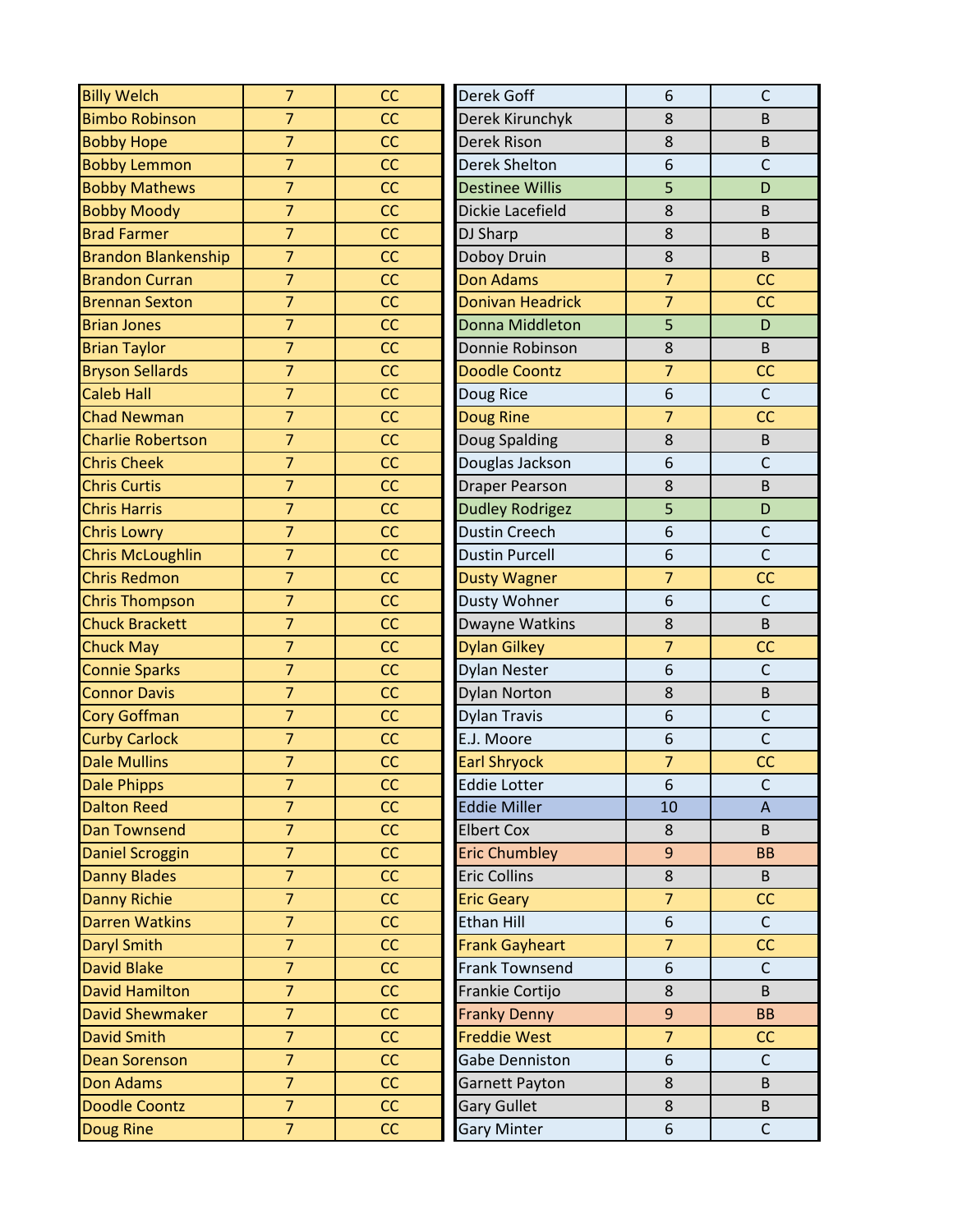| <b>Donivan Headrick</b>  | $\overline{7}$ | CC | Gary Norton Jr.          | 10             | $\boldsymbol{\mathsf{A}}$ |
|--------------------------|----------------|----|--------------------------|----------------|---------------------------|
| <b>Dusty Wagner</b>      | $\overline{7}$ | CC | <b>Gary Norton Sr</b>    | 6              | $\mathsf{C}$              |
| <b>Dylan Gilkey</b>      | $\overline{7}$ | CC | <b>Gary Warner</b>       | $\overline{7}$ | CC                        |
| <b>Earl Shryock</b>      | $\overline{7}$ | CC | Gary Warrick Jr.         | 8              | B                         |
| <b>Eric Geary</b>        | $\overline{7}$ | CC | <b>Gary Willis</b>       | 8              | B                         |
| <b>Frank Gayheart</b>    | $\overline{7}$ | CC | George Adkins            | 8              | B                         |
| <b>Freddie West</b>      | $\overline{7}$ | CC | <b>George Harrison</b>   | $\overline{7}$ | CC                        |
| <b>Gary Warner</b>       | $\overline{7}$ | CC | <b>Gordon Waldespuhl</b> | $\overline{7}$ | CC                        |
| <b>George Harrison</b>   | $\overline{7}$ | CC | <b>Graham Lovatt</b>     | $\overline{7}$ | CC                        |
| <b>Gordon Waldespuhl</b> | $\overline{7}$ | CC | <b>Greg Collins</b>      | $\overline{7}$ | CC                        |
| <b>Graham Lovatt</b>     | $\overline{7}$ | CC | <b>Greg Shelton</b>      | $\overline{7}$ | CC                        |
| <b>Greg Collins</b>      | $\overline{7}$ | CC | <b>Greg Wilson</b>       | 8              | B                         |
| <b>Greg Shelton</b>      | $\overline{7}$ | CC | <b>Gregory Newman</b>    | 8              | B                         |
| <b>Harvey Coontz</b>     | $\overline{7}$ | CC | <b>Griffin Anglin</b>    | 5              | D                         |
| <b>Hurricane</b>         | $\overline{7}$ | CC | Harley West              | 6              | $\mathsf C$               |
| <b>Jacob Neal</b>        | $\overline{7}$ | CC | <b>Harvey Coontz</b>     | $\overline{7}$ | CC                        |
| <b>Jake Bowles</b>       | $\overline{7}$ | CC | <b>Heather Smith</b>     | 5              | D                         |
| <b>James Gulley</b>      | $\overline{7}$ | CC | <b>Henny Mitchell</b>    | 6              | $\mathsf{C}$              |
| James Hensley            | $\overline{7}$ | CC | <b>Homer Smith</b>       | 9              | <b>BB</b>                 |
| James Mahoney            | $\overline{7}$ | CC | <b>Hunter Barnes</b>     | 6              | $\mathsf C$               |
| James Woody              | $\overline{7}$ | CC | <b>Hurricane</b>         | $\overline{7}$ | CC                        |
| Jamie Stumph             | $\overline{7}$ | CC | <b>Isaac Stephens</b>    | 8              | $\sf B$                   |
| Jay Holiday              | $\overline{7}$ | CC | Jackie Owens             | 6              | $\mathsf{C}$              |
| Jeremy Goodrich          | $\overline{7}$ | CC | Jackie Roe               | 8              | B                         |
| Jerry Templeton          | $\overline{7}$ | CC | Jacob Allen              | 6              | $\mathsf{C}$              |
| <b>Jerry Watkins</b>     | $\overline{7}$ | CC | Jacob Cloyd              | 6              | $\mathsf{C}$              |
| <b>Jim Closs</b>         | $\overline{7}$ | CC | <b>Jacob Neal</b>        | $\overline{7}$ | cc                        |
| <b>Jim Goodpastor</b>    | $\overline{7}$ | CC | Jacob Turner             | 6              | $\mathsf C$               |
| <b>Jim Polley</b>        | $\overline{7}$ | CC | <b>Jake Bowles</b>       | $\overline{7}$ | CC                        |
| Joe Foley                | $\overline{7}$ | CC | James Gomes              | 8              | B                         |
| Joel Cox                 | $\overline{7}$ | CC | <b>James Gulley</b>      | $\overline{7}$ | CC                        |
| <b>John Cook</b>         | $\overline{7}$ | CC | <b>James Hensley</b>     | $\overline{7}$ | CC                        |
| <b>John Hawkins</b>      | $\overline{7}$ | CC | James Jewel              | 10             | $\mathsf{A}$              |
| <b>John Hoskins</b>      | $\overline{7}$ | CC | James Kelly IV           | 5              | D                         |
| John Lindon              | $\overline{7}$ | CC | <b>James Mahoney</b>     | $\overline{7}$ | CC                        |
| <b>John Watts</b>        | $\overline{7}$ | CC | James Woody              | $\overline{7}$ | CC                        |
| <b>Johnny Brooks</b>     | $\overline{7}$ | CC | Jamie Beasley            | 8              | B                         |
| <b>Johnny Perry</b>      | $\overline{7}$ | CC | Jamie Mitchell           | 8              | B                         |
| <b>Josh Campbell</b>     | $\overline{7}$ | CC | Jamie Stone              | 6              | $\mathsf{C}$              |
| <b>JP Roe</b>            | $\overline{7}$ | CC | Jamie Stumph             | $\overline{7}$ | CC                        |
| <b>JR Simpson</b>        | $\overline{7}$ | CC | <b>Jason Napier</b>      | 9              | <b>BB</b>                 |
| <b>Justin Farthing</b>   | $\overline{7}$ | CC | Jason Noble              | 6              | $\mathsf{C}$              |
| Kaleb Ison               | $\overline{7}$ | CC | Jason Peters             | 6              | $\mathsf{C}$              |
| Kayla Rhinehart          | $\overline{7}$ | CC | Jason Roberts            | 8              | B                         |
| <b>Keith Diehl</b>       | $\overline{7}$ | CC | Javier Chavolla          | 6              | $\mathsf{C}$              |
| <b>Keith Vinglinsky</b>  | 7 <sup>7</sup> | CC | <b>Jay Holiday</b>       | $\overline{7}$ | CC                        |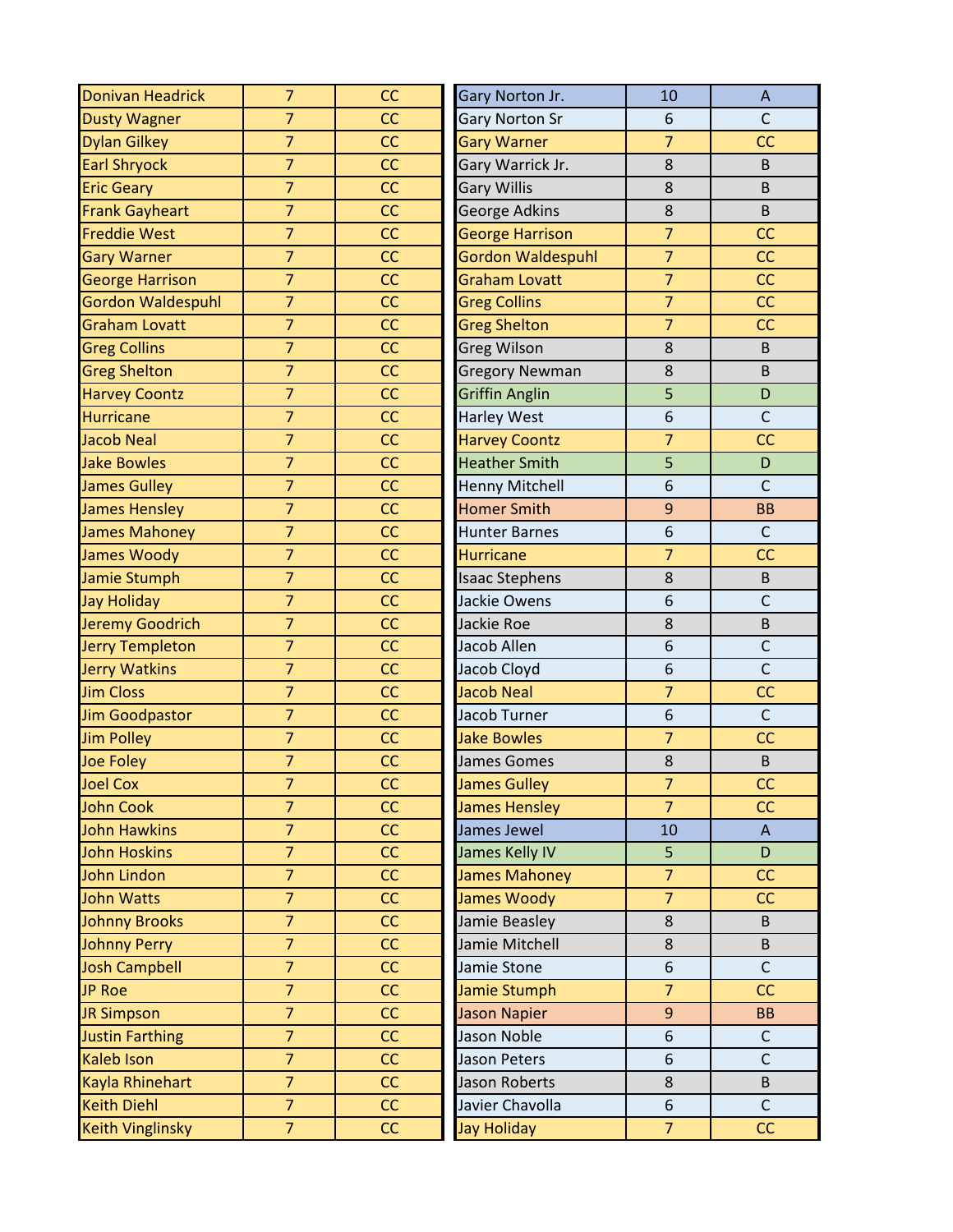| <b>Kelvin Black</b>    | $\overline{7}$ | CC | Jeff Campbell          | 6                | $\mathsf{C}$   |
|------------------------|----------------|----|------------------------|------------------|----------------|
| <b>Kieran Hurst</b>    | $\overline{7}$ | CC | <b>Jeff Green</b>      | 9                | <b>BB</b>      |
| <b>Kyle Easley</b>     | $\overline{7}$ | CC | Jeff Staggs            | 6                | $\mathsf C$    |
| Lane Jones             | $\overline{7}$ | CC | Jeffery Cooper         | 6                | $\overline{C}$ |
| <b>Logan Arthur</b>    | $\overline{7}$ | CC | <b>Jenny Campbell</b>  | 5                | D              |
| Luke Day               | $\overline{7}$ | CC | Jeremiah Stanfield     | 8                | B              |
| <b>Mark King</b>       | $\overline{7}$ | CC | <b>Jeremy Goodrich</b> | $\overline{7}$   | CC             |
| <b>Mason Ballard</b>   | $\overline{7}$ | CC | Jerry Mitchell         | 6                | $\mathsf{C}$   |
| <b>Matt Gatewood</b>   | $\overline{7}$ | CC | <b>Jerry Templeton</b> | $\overline{7}$   | CC             |
| Michael Gilbert        | $\overline{7}$ | CC | <b>Jerry Watkins</b>   | $\overline{7}$   | CC             |
| <b>Michael Roark</b>   | $\overline{7}$ | CC | Jerry Watts            | 8                | B              |
| <b>Mike Finzell</b>    | $\overline{7}$ | CC | <b>Jim Closs</b>       | $\overline{7}$   | CC             |
| <b>Mike King</b>       | $\overline{7}$ | CC | <b>Jim Goodpastor</b>  | $\overline{7}$   | CC             |
| <b>Mike Pulliam</b>    | $\overline{7}$ | CC | Jim Onan               | 6                | $\mathsf{C}$   |
| <b>Mike Shepard</b>    | $\overline{7}$ | CC | <b>Jim Polley</b>      | $\overline{7}$   | CC             |
| <b>Mike Tackett</b>    | $\overline{7}$ | CC | <b>Jimmy Cassell</b>   | 6                | $\mathsf{C}$   |
| <b>Nate Gross</b>      | $\overline{7}$ | CC | JJ Chadwell            | 11               | AA             |
| <b>Nick Dysney</b>     | $\overline{7}$ | CC | Joe Berry              | 5                | D              |
| <b>Norman McKinley</b> | $\overline{7}$ | CC | Joe Foley              | $\overline{7}$   | CC             |
| <b>Pat Phelps</b>      | $\overline{7}$ | CC | Joe Powell             | 8                | B              |
| Pat Rodriguez          | $\overline{7}$ | CC | <b>Joe Ridell</b>      | 6                | $\mathsf{C}$   |
| <b>Patrick Hicks</b>   | $\overline{7}$ | CC | <b>Joel Cox</b>        | $\overline{7}$   | CC             |
| <b>Paul Davis</b>      | $\overline{7}$ | CC | <b>Joey Curtsinger</b> | 9                | <b>BB</b>      |
| <b>Paul Sepulveda</b>  | $\overline{7}$ | CC | <b>Joey Hawkins</b>    | 8                | B              |
| <b>Phil Jones</b>      | $\overline{7}$ | CC | John Ash               | 8                | B              |
| <b>Randy Taylor</b>    | $\overline{7}$ | CC | <b>John Atkins</b>     | 6                | $\mathsf{C}$   |
| <b>Ray Velbis</b>      | $\overline{7}$ | CC | John Atkins            | 6                | $\mathsf{C}$   |
| <b>Raymond Riley</b>   | $\overline{7}$ | CC | <b>John Brumback</b>   | 12               | AAA            |
| <b>Rex Ingram</b>      | $\overline{7}$ | CC | <b>John Cook</b>       | $\overline{7}$   | CC             |
| <b>Rex Fowler</b>      | $\overline{7}$ | CC | <b>John Fiscus</b>     | $\boldsymbol{9}$ | <b>BB</b>      |
| <b>Richard Hall</b>    | $\overline{7}$ | CC | John Fries             | 6                | $\mathsf{C}$   |
| <b>Richie Slone</b>    | $\overline{7}$ | CC | <b>John Hawkins</b>    | $\overline{7}$   | CC             |
| <b>Rick Allen</b>      | $\overline{7}$ | CC | <b>John Hoskins</b>    | $\overline{7}$   | CC             |
| <b>Rick Hale</b>       | $\overline{7}$ | CC | John Jorge "JT"        | 10               | $\mathsf{A}$   |
| <b>Rob Vincent</b>     | $\overline{7}$ | CC | <b>John Lindon</b>     | $\overline{7}$   | CC             |
| Robbie Waterman        | $\overline{7}$ | CC | John Rider             | 6                | $\mathsf{C}$   |
| <b>Robert Raker</b>    | $\overline{7}$ | CC | <b>John Watts</b>      | $\overline{7}$   | CC             |
| <b>Rocky Ferris</b>    | $\overline{7}$ | CC | <b>Johnny Brooks</b>   | $\overline{7}$   | CC             |
| <b>Rodney Bargo</b>    | $\overline{7}$ | CC | <b>Johnny Perry</b>    | $\overline{7}$   | CC             |
| <b>Ron Adams</b>       | $\overline{7}$ | CC | Jonathan Jones         | 8                | B              |
| <b>Rusty Moore</b>     | $\overline{7}$ | CC | Jonathan McGeorge      | 6                | $\mathsf{C}$   |
| <b>Ryan Siglar</b>     | $\overline{7}$ | CC | Jordan Neace           | 6                | $\mathsf{C}$   |
| <b>Sammy Brock</b>     | $\overline{7}$ | CC | Jordan Smith           | 6                | $\mathsf{C}$   |
| Sam Roe                | $\overline{7}$ | CC | <b>Jordan York</b>     | 5                | D              |
| <b>Scotty Harper</b>   | $\overline{7}$ | CC | Joseph Lawson          | 6                | $\mathsf{C}$   |
| <b>Sean Denny</b>      | $\overline{7}$ | CC | <b>Josh Campbell</b>   | $\overline{7}$   | CC             |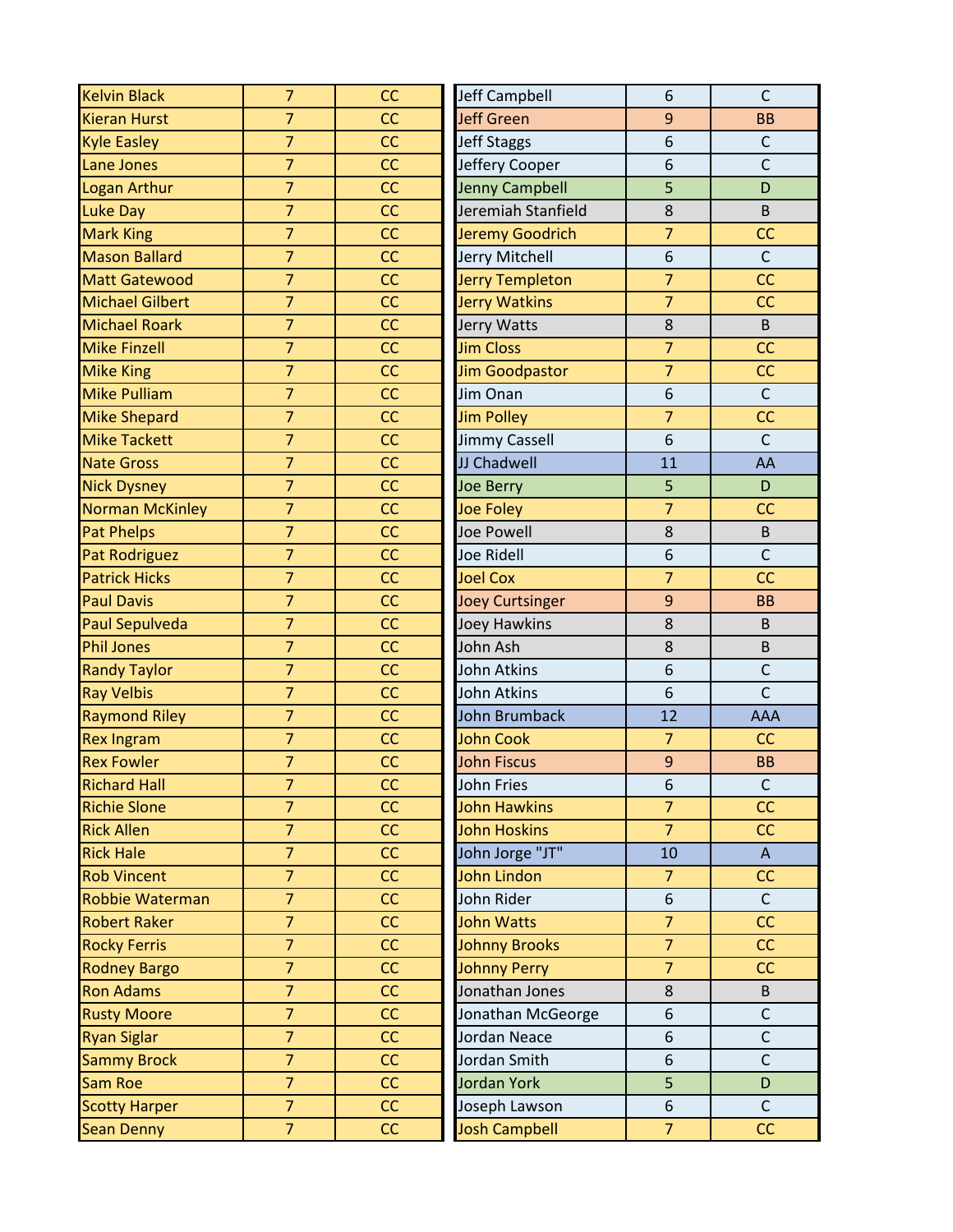| <b>Shane McCall</b>      | $\overline{7}$ | CC           | <b>Josh Cornett</b>     | 6                | C                         |
|--------------------------|----------------|--------------|-------------------------|------------------|---------------------------|
| <b>Shane Trimble</b>     | $\overline{7}$ | CC           | <b>Josh Cox</b>         | 6                | $\overline{C}$            |
| <b>Shawn Breeze</b>      | $\overline{7}$ | cc           | Josh Mitchell           | 6                | $\mathsf{C}$              |
| <b>Stephen Harris</b>    | $\overline{7}$ | CC           | Josh Winkler            | 8                | B                         |
| <b>Stephen Pence</b>     | $\overline{7}$ | CC           | <b>Joy Emmerson</b>     | 5                | D                         |
| <b>Steven Privett</b>    | $\overline{7}$ | CC           | <b>JP Roe</b>           | $\overline{7}$   | CC                        |
| <b>Steve Settles</b>     | $\overline{7}$ | CC           | JR Besa                 | 8                | B                         |
| <b>Tim Robertson</b>     | $\overline{7}$ | CC           | JR Samples              | 6                | $\mathsf{C}$              |
| <b>Timothy Rothwell</b>  | $\overline{7}$ | CC           | <b>JR Simpson</b>       | $\overline{7}$   | CC                        |
| <b>Tom Muncie</b>        | $\overline{7}$ | CC           | Juan Aldana             | 6                | $\mathsf{C}$              |
| <b>Tommy Day II</b>      | $\overline{7}$ | CC           | <b>Juan Hodges</b>      | 6                | $\mathsf{C}$              |
| <b>Trevor Wright</b>     | $\overline{7}$ | CC           | Julie Fauxe             | 5                | D                         |
| <b>Tyler Acey</b>        | $\overline{7}$ | CC           | <b>Julie Peters</b>     | 5                | D                         |
| Verjil Bedwin            | $\overline{7}$ | CC           | <b>Justin Farthing</b>  | $\overline{7}$   | CC                        |
| <b>Vincent Night</b>     | $\overline{7}$ | CC           | <b>Justin Lazaro</b>    | 9                | <b>BB</b>                 |
| <b>Wally Garrison</b>    | $\overline{7}$ | cc           | <b>Justin Muzic</b>     | 8                | B                         |
| <b>Warren Carter</b>     | $\overline{7}$ | CC           | <b>Justin Trusty</b>    | 6                | $\mathsf C$               |
| <b>William Cook II</b>   | $\overline{7}$ | CC           | Justin Wheeler          | 6                | $\mathsf{C}$              |
| Adam Brewer              | 6              | $\mathsf{C}$ | Justin Wickline         | 6                | $\overline{C}$            |
| Alan Beghtol             | 6              | $\mathsf C$  | Kaiden McClean          | 6                | $\mathsf{C}$              |
| Alexandra Arimes         | 6              | $\mathsf{C}$ | Kaitie Kramer           | 6                | $\overline{C}$            |
| <b>Alex Marshall</b>     | 6              | $\mathsf{C}$ | <b>Kaleb Ison</b>       | $\overline{7}$   | CC                        |
| Alex Thompson            | 6              | $\mathsf{C}$ | Karen Belcher           | 6                | $\mathsf{C}$              |
| <b>Allen Walters</b>     | 6              | $\mathsf{C}$ | <b>Kashton Keeton</b>   | 10               | $\boldsymbol{\mathsf{A}}$ |
| Amanda Huff              | 6              | $\mathsf{C}$ | <b>Kat Stant</b>        | 6                | $\mathsf{C}$              |
| Andrew Jackson           | 6              | $\mathsf{C}$ | <b>Kathy Cummins</b>    | 5                | D                         |
| <b>Andrew Cox</b>        | 6              | $\mathsf C$  | Kayla Rhinehart         | $\overline{7}$   | CC                        |
| <b>Andrew Scott</b>      | 6              | $\mathsf{C}$ | <b>Keith Diehl</b>      | $\overline{7}$   | CC                        |
| Angela Gann              | 6              | $\mathsf{C}$ | <b>Keith Vinglinsky</b> | $\overline{7}$   | CC                        |
| Asa Pham                 | 6              | $\mathsf C$  | Keith Young             | $\bf 8$          | B                         |
| Ashley Jones             | 6              | $\mathsf C$  | <b>Kelley Wagner</b>    | 5                | D                         |
| Beau Wilson              | 6              | $\mathsf{C}$ | <b>Kelvin Black</b>     | $\overline{7}$   | CC                        |
| <b>Ben Neeley</b>        | 6              | $\mathsf C$  | <b>Kenny Hughes</b>     | $\,8\,$          | B                         |
| Benji Moore              | 6              | $\mathsf{C}$ | <b>Kenny Tran</b>       | 10               | $\overline{A}$            |
| <b>Bill Anderson</b>     | 6              | $\mathsf C$  | Kenton Helvey           | 6                | $\mathsf{C}$              |
| <b>Billy Lamb</b>        | 6              | $\mathsf{C}$ | <b>Kevin Blair</b>      | $\boldsymbol{6}$ | $\mathsf{C}$              |
| <b>Bobby Durham</b>      | 6              | $\mathsf C$  | <b>Kevin Phibbs</b>     | 5                | D                         |
| <b>Brandon Earlywine</b> | 6              | $\mathsf{C}$ | <b>Kevin Ping</b>       | $\overline{9}$   | <b>BB</b>                 |
| <b>Buddy Parker</b>      | 6              | C            | <b>Kieran Hurst</b>     | $\overline{7}$   | CC                        |
| Cameron Martin           | 6              | $\mathsf{C}$ | Korbin Jackson          | 5                | D                         |
| Casey Davis              | 6              | $\mathsf C$  | Korey Blake             | $\boldsymbol{6}$ | $\mathsf C$               |
| <b>Casey Price</b>       | 6              | $\mathsf{C}$ | <b>Krist Block</b>      | 6                | $\mathsf{C}$              |
| Casey Marksbury          | 6              | $\mathsf C$  | Kyle Arensdorf          | $\bf 8$          | B                         |
| Cecilia Chapman          | 6              | $\mathsf{C}$ | Kyle Donahue            | 6                | $\mathsf{C}$              |
| Chad Scott               | 6              | $\mathsf C$  | <b>Kyle Easley</b>      | $\overline{7}$   | CC                        |
| Charlie Hamm             | 6              | $\mathsf C$  | Kyle Helm               | $\bf 8$          | B                         |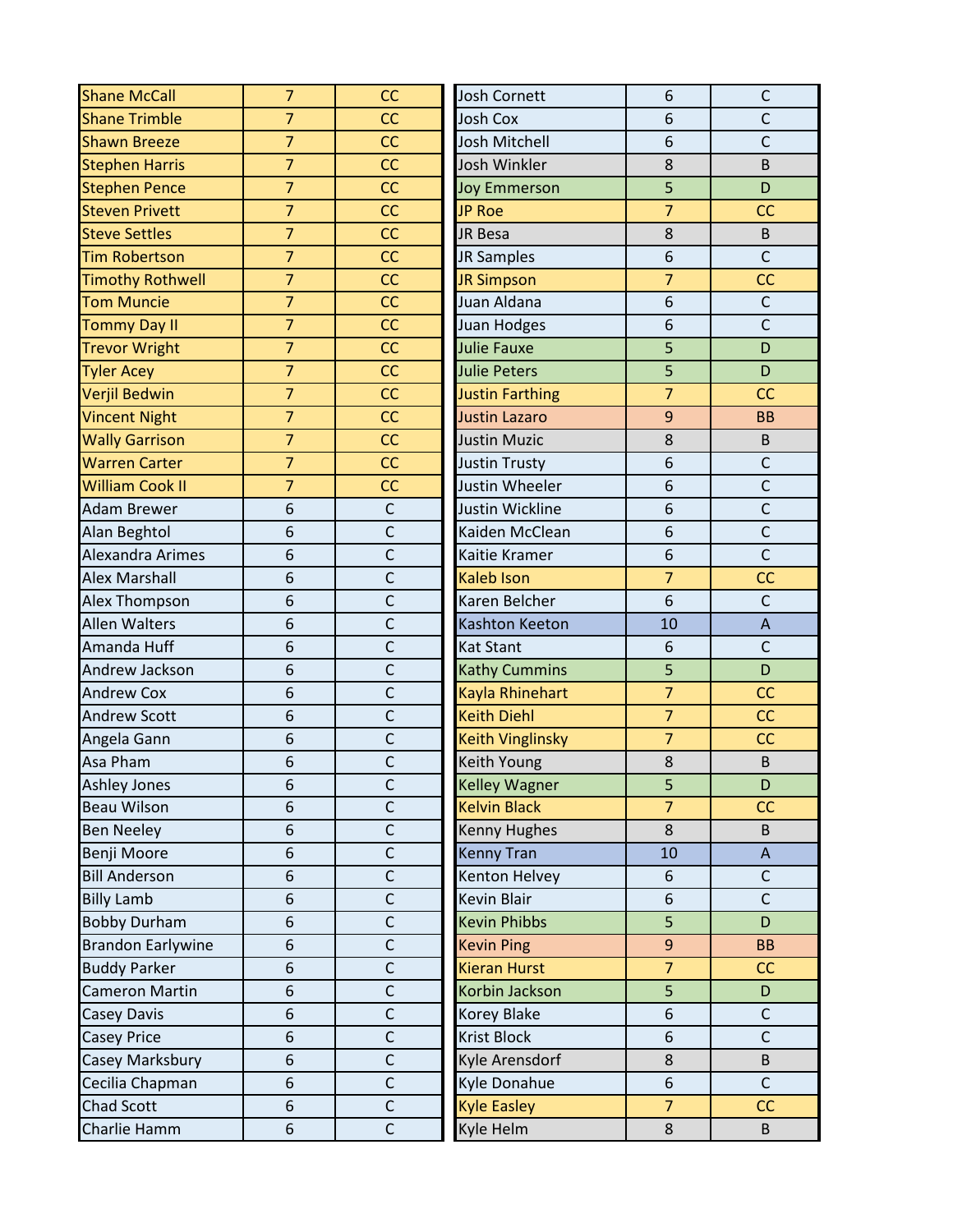| Chris Acey            | 6 | $\mathsf{C}$   | <b>Landon Scott</b>    | 5                | D            |
|-----------------------|---|----------------|------------------------|------------------|--------------|
| <b>Chris Burns</b>    | 6 | $\mathsf{C}$   | <b>Lane Jones</b>      | $\overline{7}$   | CC           |
| <b>Chris Fissette</b> | 6 | $\mathsf{C}$   | Larry Merriman         | 8                | B            |
| Chris Jackson         | 6 | $\overline{C}$ | Larry Norton           | 6                | $\mathsf{C}$ |
| Chris Whitt           | 6 | $\mathsf{C}$   | Lee McKinney           | 6                | $\mathsf{C}$ |
| Christian Kemp        | 6 | $\mathsf{C}$   | Leron Taylor           | 10               | $\mathsf A$  |
| <b>Chuck McClain</b>  | 6 | $\mathsf{C}$   | Levi Ross              | 6                | $\mathsf{C}$ |
| <b>Cloman Turner</b>  | 6 | $\mathsf{C}$   | Lisa Bersot            | 5                | D            |
| <b>Cody Coontz</b>    | 6 | $\mathsf{C}$   | Lisa Cain              | 6                | $\mathsf{C}$ |
| <b>Cody Feders</b>    | 6 | $\overline{C}$ | <b>Logan Arthur</b>    | $\overline{7}$   | CC           |
| Cody Fryer            | 6 | $\mathsf{C}$   | Logan Edmond           | 6                | $\mathsf{C}$ |
| Cody Herbst           | 6 | $\mathsf{C}$   | Lonnie Arden           | 6                | $\mathsf{C}$ |
| <b>Cody Means</b>     | 6 | $\mathsf{C}$   | Louis Demarco          | 11               | AA           |
| Cody Quinn            | 6 | $\mathsf{C}$   | <b>Luke Day</b>        | $\overline{7}$   | CC           |
| Cory Caldwell         | 6 | $\mathsf{C}$   | <b>Marcie Olivaris</b> | 5                | D            |
| Cory Henson           | 6 | $\mathsf{C}$   | Mark Fisher            | 8                | B            |
| Daniel Muchow         | 6 | $\mathsf{C}$   | <b>Mark King</b>       | $\overline{7}$   | CC           |
| Danny Muzic           | 6 | $\mathsf{C}$   | <b>Marty Iceman</b>    | 9                | <b>BB</b>    |
| Dave Brobst           | 6 | $\mathsf{C}$   | <b>Marty Stanfield</b> | 8                | B            |
| <b>David Curtis</b>   | 6 | $\mathsf{C}$   | <b>Mason Ballard</b>   | $\overline{7}$   | CC           |
| David Muzic           | 6 | $\mathsf{C}$   | <b>Matt Gatewood</b>   | $\overline{7}$   | CC           |
| David Schroeder       | 6 | $\mathsf{C}$   | Matt McCall            | 8                | B            |
| Dean Furguson         | 6 | $\overline{C}$ | <b>Melody Wiggins</b>  | 5                | D            |
| Derek Goff            | 6 | $\mathsf{C}$   | <b>Melvin Smith</b>    | 6                | $\mathsf{C}$ |
| Derek Shelton         | 6 | $\mathsf{C}$   | <b>Michael Burnett</b> | 9                | <b>BB</b>    |
| Doug Rice             | 6 | $\mathsf{C}$   | <b>Michael Gilbert</b> | $\overline{7}$   | CC           |
| Douglas Jackson       | 6 | $\mathsf{C}$   | <b>Michael Roark</b>   | $\overline{7}$   | CC           |
| <b>Dustin Creech</b>  | 6 | $\mathsf{C}$   | <b>Michael Winkler</b> | 5                | D            |
| <b>Dustin Purcell</b> | 6 | $\mathsf{C}$   | Mike Baldwin           | 8                | B            |
| <b>Dusty Wohner</b>   | 6 | $\mathsf{C}$   | Mike Christopher       | 8                | B            |
| <b>Dylan Nester</b>   | 6 | $\mathsf C$    | Mike Delk              | 8                | $\sf B$      |
| <b>Dylan Travis</b>   | 6 | $\mathsf C$    | Mike Eades             | 6                | $\mathsf C$  |
| <b>Eddie Lotter</b>   | 6 | $\mathsf{C}$   | <b>Mike Finzell</b>    | $\overline{7}$   | CC           |
| E.J. Moore            | 6 | $\mathsf C$    | Mike Goucher           | 6                | $\mathsf{C}$ |
| <b>Ethan Hill</b>     | 6 | $\mathsf C$    | <b>Mike Harris</b>     | 6                | $\mathsf{C}$ |
| Frank Townsend        | 6 | $\mathsf{C}$   | <b>Mike King</b>       | $\overline{7}$   | CC           |
| Gabe Denniston        | 6 | $\mathsf C$    | Mike Mejia             | $6\,$            | $\mathsf{C}$ |
| <b>Gary Minter</b>    | 6 | $\mathsf{C}$   | <b>Mike Patton</b>     | 11               | AA           |
| <b>Gary Norton Sr</b> | 6 | $\mathsf C$    | <b>Mike Pulliam</b>    | $\overline{7}$   | CC           |
| <b>Harley West</b>    | 6 | $\mathsf{C}$   | Mike Sebastian         | $\boldsymbol{6}$ | $\mathsf{C}$ |
| <b>Henny Mitchell</b> | 6 | $\mathsf C$    | <b>Mike Shepard</b>    | $\overline{7}$   | CC           |
| <b>Hunter Barnes</b>  | 6 | $\mathsf{C}$   | Mike Smith             | 6                | $\mathsf{C}$ |
| Jackie Owens          | 6 | $\mathsf C$    | <b>Mike Tackett</b>    | $\overline{7}$   | CC           |
| Jacob Allen           | 6 | $\mathsf C$    | Mike Vanover           | 8                | B            |
| Jacob Cloyd           | 6 | $\mathsf C$    | Moe Wright             | $\boldsymbol{6}$ | $\mathsf{C}$ |
| Jacob Turner          | 6 | $\mathsf C$    | <b>Molly Blake</b>     | 5                | D            |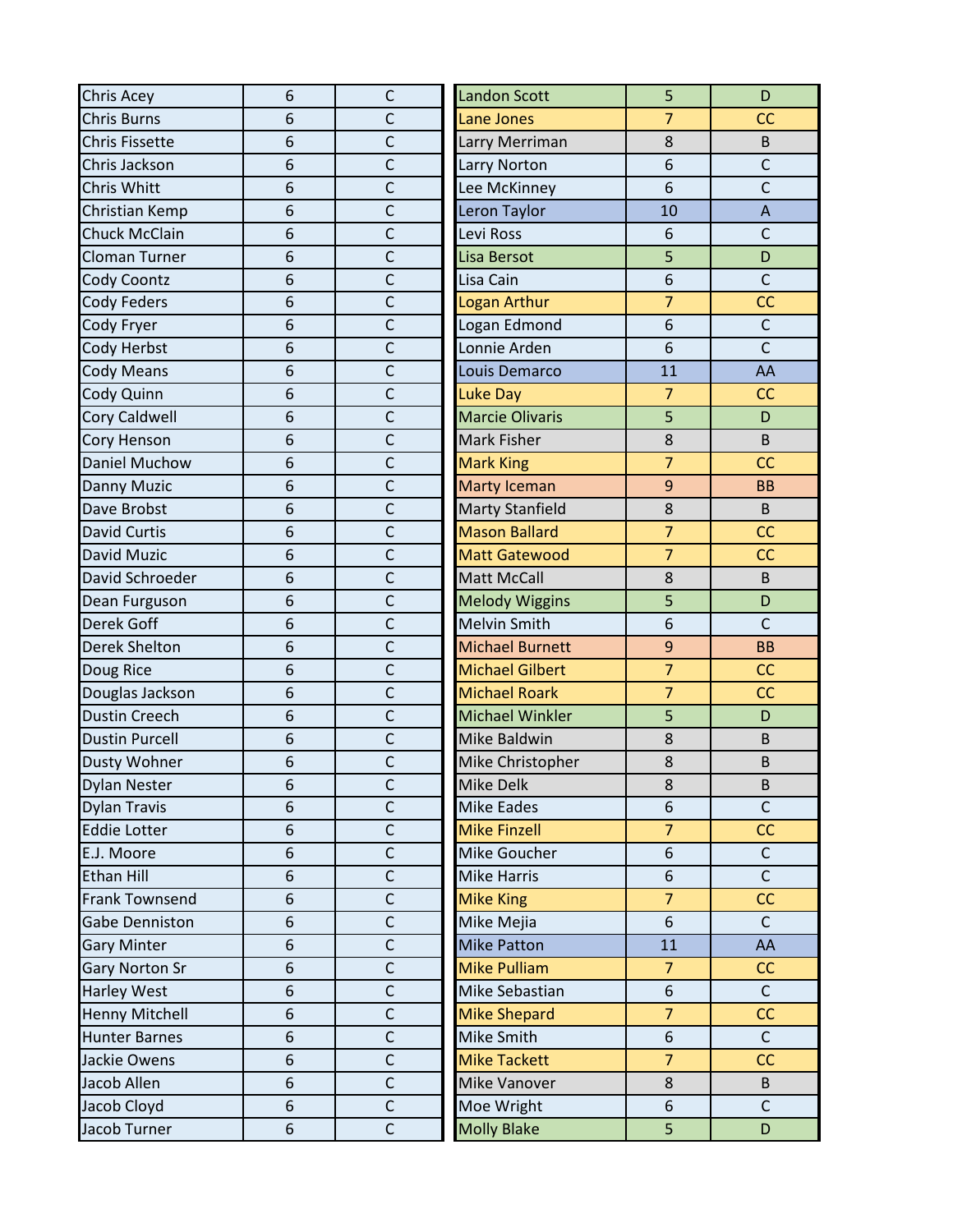| Jamie Stone          | 6                | $\mathsf{C}$   | <b>Nate Gross</b>      | $\overline{7}$           | CC             |
|----------------------|------------------|----------------|------------------------|--------------------------|----------------|
| Jason Noble          | 6                | $\mathsf{C}$   | Nate Johnson           | 5                        | D              |
| <b>Jason Peters</b>  | 6                | $\mathsf{C}$   | <b>Nathan Adkins</b>   | 8                        | B              |
| <b>Jeff Staggs</b>   | 6                | $\mathsf C$    | <b>Nathan Collins</b>  | 6                        | $\mathsf{C}$   |
| John Atkins          | 6                | $\mathsf{C}$   | <b>Nathan Puckett</b>  | 9                        | <b>BB</b>      |
| Jordan Neace         | 6                | $\mathsf{C}$   | <b>Nathan Wallace</b>  | 11                       | AA             |
| <b>Josh Cox</b>      | 6                | $\mathsf{C}$   | <b>Neal Wright</b>     | 9                        | <b>BB</b>      |
| Juan Aldana          | 6                | $\mathsf{C}$   | <b>Nick Dysney</b>     | $\overline{7}$           | CC             |
| Juan Hodges          | 6                | $\mathsf{C}$   | <b>Nick Hamilton</b>   | 6                        | $\mathsf{C}$   |
| Javier Chavolla      | 6                | $\overline{C}$ | <b>Nick Hickerson</b>  | 11                       | AA             |
| Jeff Campbell        | 6                | $\mathsf{C}$   | Nick Johnson           | 6                        | $\mathsf C$    |
| Jeffery Cooper       | 6                | $\mathsf{C}$   | <b>Noah Hamilton</b>   | 8                        | B              |
| Jerry Mitchell       | 6                | $\mathsf{C}$   | <b>Norman McKinley</b> | $\overline{7}$           | CC             |
| Jim Onan             | 6                | $\mathsf{C}$   | <b>Otto Pittner</b>    | 6                        | $\overline{C}$ |
| <b>Jimmy Cassell</b> | 6                | $\mathsf{C}$   | <b>Parker Merrill</b>  | 6                        | $\mathsf{C}$   |
| Joe Ridell           | 6                | $\mathsf{C}$   | <b>Pat Phelps</b>      | $\overline{7}$           | CC             |
| Jonathan McGeorge    | 6                | $\mathsf{C}$   | <b>Pat Rodriguez</b>   | $\overline{7}$           | CC             |
| John Atkins          | 6                | $\mathsf{C}$   | <b>Patrick Hicks</b>   | $\overline{7}$           | CC             |
| <b>John Fries</b>    | 6                | $\mathsf{C}$   | Paul Age               | 9                        | <b>BB</b>      |
| John Rider           | 6                | $\mathsf{C}$   | <b>Paul Davis</b>      | $\overline{7}$           | CC             |
| Jordan Smith         | 6                | $\mathsf{C}$   | <b>Paul Sepulveda</b>  | $\overline{7}$           | CC             |
| Joseph Lawson        | 6                | $\mathsf{C}$   | <b>Paul Smith</b>      | 9                        | <b>BB</b>      |
| <b>Josh Cornett</b>  | 6                | $\overline{C}$ | PeeWee Durham          | 6                        | $\mathsf{C}$   |
| Josh Mitchell        | 6                | $\mathsf{C}$   | Pete Royce             | 8                        | B              |
| JR Samples           | 6                | $\mathsf{C}$   | Pete Swisher           | 6                        | $\mathsf{C}$   |
| <b>Justin Trusty</b> | 6                | $\mathsf{C}$   | <b>Phil Jones</b>      | $\overline{7}$           | CC             |
| Justin Wheeler       | 6                | $\mathsf{C}$   | <b>Preston Hunt</b>    | 6                        | $\mathsf{C}$   |
| Justin Wickline      | 6                | $\mathsf{C}$   | <b>Rachel Click</b>    | 5                        | D              |
| <b>Kat Stant</b>     | 6                | $\overline{C}$ | Randall Jackson        | 6                        | $\mathsf{C}$   |
| Kaiden McClean       | 6                | $\mathsf{C}$   | <b>Randy McDonald</b>  | 9                        | <b>BB</b>      |
| Kaitie Kramer        | $\boldsymbol{6}$ | $\mathsf C$    | <b>Randy Taylor</b>    | $\overline{\mathcal{I}}$ | CC             |
| Karen Belcher        | 6                | $\mathsf C$    | <b>Ray Rowlett</b>     | 8                        | B              |
| <b>Kenton Helvey</b> | 6                | $\mathsf{C}$   | <b>Ray Velbis</b>      | $\overline{7}$           | CC             |
| Kevin Blair          | 6                | $\mathsf{C}$   | <b>Raymond Riley</b>   | $\overline{7}$           | CC             |
| <b>Korey Blake</b>   | 6                | $\mathsf C$    | <b>Rex Fowler</b>      | $\overline{7}$           | CC             |
| <b>Krist Block</b>   | 6                | $\mathsf{C}$   | <b>Rex Ingram</b>      | $\overline{7}$           | CC             |
| Kyle Donahue         | 6                | $\mathsf{C}$   | <b>Richard Collins</b> | $\bf 8$                  | B              |
| Larry Norton         | 6                | $\mathsf{C}$   | <b>Richard Hall</b>    | $\overline{7}$           | CC             |
| Lee McKinney         | 6                | $\mathsf C$    | <b>Richie Slone</b>    | $\overline{7}$           | CC             |
| Levi Ross            | 6                | $\mathsf{C}$   | <b>Rick Allen</b>      | $\overline{7}$           | CC             |
| Lisa Cain            | 6                | $\mathsf C$    | <b>Rick Engel</b>      | 8                        | B              |
| Logan Edmond         | 6                | $\mathsf{C}$   | <b>Rick Hale</b>       | $\overline{7}$           | CC             |
| Lonnie Arden         | $\boldsymbol{6}$ | $\mathsf C$    | Rob Byrge              | 8                        | B              |
| Melvin Smith         | 6                | $\mathsf C$    | Rob Defino             | 8                        | B              |
| <b>Mike Eades</b>    | $\boldsymbol{6}$ | $\mathsf C$    | Rob McGlone            | 8                        | B              |
| Mike Goucher         | 6                | $\mathsf C$    | <b>Rob Vincent</b>     | $\overline{7}$           | CC             |
|                      |                  |                |                        |                          |                |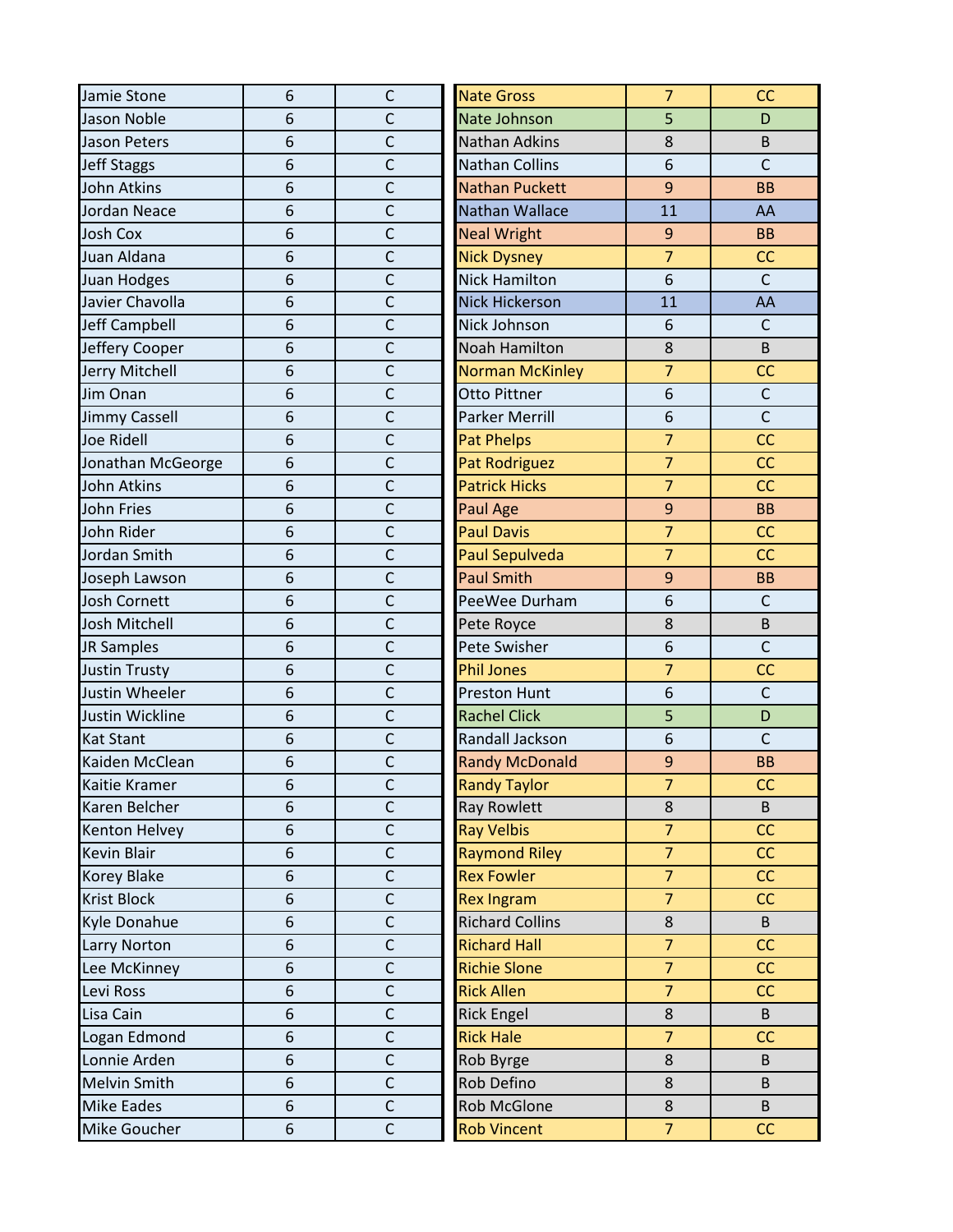| <b>Mike Harris</b>      | 6 | $\mathsf C$  | <b>Robbie Waterman</b>  | $\overline{7}$   | CC                        |
|-------------------------|---|--------------|-------------------------|------------------|---------------------------|
| Mike Mejia              | 6 | $\mathsf{C}$ | <b>Robert Fite</b>      | 6                | $\mathsf C$               |
| Mike Sebastian          | 6 | $\mathsf{C}$ | <b>Robert Hensley</b>   | 6                | $\mathsf{C}$              |
| Mike Smith              | 6 | $\mathsf{C}$ | <b>Robert Raker</b>     | $\overline{7}$   | CC                        |
| Moe Wright              | 6 | $\mathsf{C}$ | Rocky Anglin            | 6                | $\mathsf{C}$              |
| <b>Nathan Collins</b>   | 6 | $\mathsf{C}$ | <b>Rocky Ferris</b>     | $\overline{7}$   | CC                        |
| <b>Nick Hamilton</b>    | 6 | $\mathsf{C}$ | <b>Rodney Bargo</b>     | $\overline{7}$   | CC                        |
| Nick Johnson            | 6 | $\mathsf{C}$ | Roger Besa              | 8                | B                         |
| <b>Otto Pittner</b>     | 6 | $\mathsf{C}$ | <b>Roger Staton</b>     | 8                | B                         |
| <b>Parker Merrill</b>   | 6 | $\mathsf{C}$ | <b>Ron Adams</b>        | $\overline{7}$   | CC                        |
| PeeWee Durham           | 6 | $\mathsf{C}$ | Ron Burden              | 6                | $\mathsf{C}$              |
| Pete Swisher            | 6 | $\mathsf{C}$ | Ron Milburn             | 6                | $\mathsf{C}$              |
| <b>Preston Hunt</b>     | 6 | $\mathsf{C}$ | Ronnie Lane             | 6                | $\mathsf{C}$              |
| Randall Jackson         | 6 | $\mathsf{C}$ | Roy Blankenship         | 8                | B                         |
| <b>Robert Fite</b>      | 6 | $\mathsf C$  | <b>Roy Henry</b>        | 10               | $\boldsymbol{\mathsf{A}}$ |
| <b>Robert Hensley</b>   | 6 | $\mathsf{C}$ | <b>Roy Miller</b>       | 6                | $\mathsf{C}$              |
| Rocky Anglin            | 6 | $\mathsf{C}$ | <b>Russ Edwards</b>     | 8                | B                         |
| Ron Burden              | 6 | $\mathsf{C}$ | <b>Rusty Moore</b>      | $\overline{7}$   | CC                        |
| <b>Ron Milburn</b>      | 6 | $\mathsf{C}$ | <b>Ryan Dotson</b>      | 6                | $\mathsf{C}$              |
| Ronnie Lane             | 6 | $\mathsf{C}$ | <b>Ryan Hamilton</b>    | 6                | $\mathsf{C}$              |
| <b>Roy Miller</b>       | 6 | $\mathsf{C}$ | <b>Ryan Siglar</b>      | $\overline{7}$   | CC                        |
| <b>Ryan Hamilton</b>    | 6 | $\mathsf{C}$ | Sam Eddington           | 6                | $\mathsf{C}$              |
| Ryan Dotson             | 6 | $\mathsf{C}$ | Sam Roe                 | $\overline{7}$   | cc                        |
| Samantha Patton         | 6 | $\mathsf{C}$ | Samantha Patton         | 6                | $\mathsf{C}$              |
| Sam Eddington           | 6 | $\mathsf{C}$ | <b>Sammy Brock</b>      | $\overline{7}$   | cc                        |
| <b>Scott Elam</b>       | 6 | $\mathsf{C}$ | Sawyer Curd             | 5                | D                         |
| Scott Willoughby        | 6 | $\mathsf{C}$ | <b>Scott Elam</b>       | 6                | $\mathsf{C}$              |
| Scott Wooten            | 6 | $\mathsf C$  | Scott Willoughby        | 6                | $\mathsf C$               |
| Sherry Lawson           | 6 | $\mathsf{C}$ | Scott Wooten            | 6                | $\mathsf{C}$              |
| Sonny Berry             | 6 | $\mathsf{C}$ | <b>Scotty Harper</b>    | $\overline{7}$   | CC                        |
| Stan Richardson         | 6 | $\mathsf C$  | Sean Denny              | $\overline{7}$   | CC                        |
| <b>Stephen Clements</b> | 6 | $\mathsf C$  | <b>Shane McCall</b>     | $\overline{7}$   | CC                        |
| <b>Steve Clark</b>      | 6 | $\mathsf{C}$ | <b>Shane Trimble</b>    | $\overline{7}$   | CC                        |
| <b>Tab McGhee</b>       | 6 | $\mathsf C$  | <b>Shannon Luce</b>     | 5                | D                         |
| <b>Ted Dowles</b>       | 6 | $\mathsf C$  | <b>Shannon Murphy</b>   | 12               | AAA                       |
| Tim Johnson             | 6 | $\mathsf C$  | Shawn Bell              | 8                | B                         |
| <b>Tim Morehead</b>     | 6 | $\mathsf C$  | <b>Shawn Breeze</b>     | $\overline{7}$   | CC                        |
| Tom Ware                | 6 | $\mathsf{C}$ | <b>Sherrie Block</b>    | 5                | D                         |
| <b>Tommy Day Sr</b>     | 6 | $\mathsf C$  | Sherry Lawson           | 6                | $\mathsf C$               |
| <b>Tracy Beam</b>       | 6 | $\mathsf{C}$ | <b>Sonny Berry</b>      | 6                | $\mathsf{C}$              |
| <b>Tracy Featherly</b>  | 6 | C            | <b>Stacy Coffey</b>     | $\boldsymbol{9}$ | <b>BB</b>                 |
| <b>Travis Ethington</b> | 6 | $\mathsf{C}$ | Stan Richardson         | 6                | $\mathsf{C}$              |
| <b>Trevor Jones</b>     | 6 | $\mathsf C$  | <b>Stephanie Moore</b>  | 5                | D                         |
| <b>Troy Richardson</b>  | 6 | $\mathsf C$  | <b>Stephen Clements</b> | 6                | $\mathsf{C}$              |
| <b>Tyler Jackson</b>    | 6 | $\mathsf C$  | <b>Stephen Harris</b>   | $\overline{7}$   | CC                        |
| <b>Tyler Skidmore</b>   | 6 | $\mathsf C$  | <b>Stephen Pence</b>    | $\overline{7}$   | CC                        |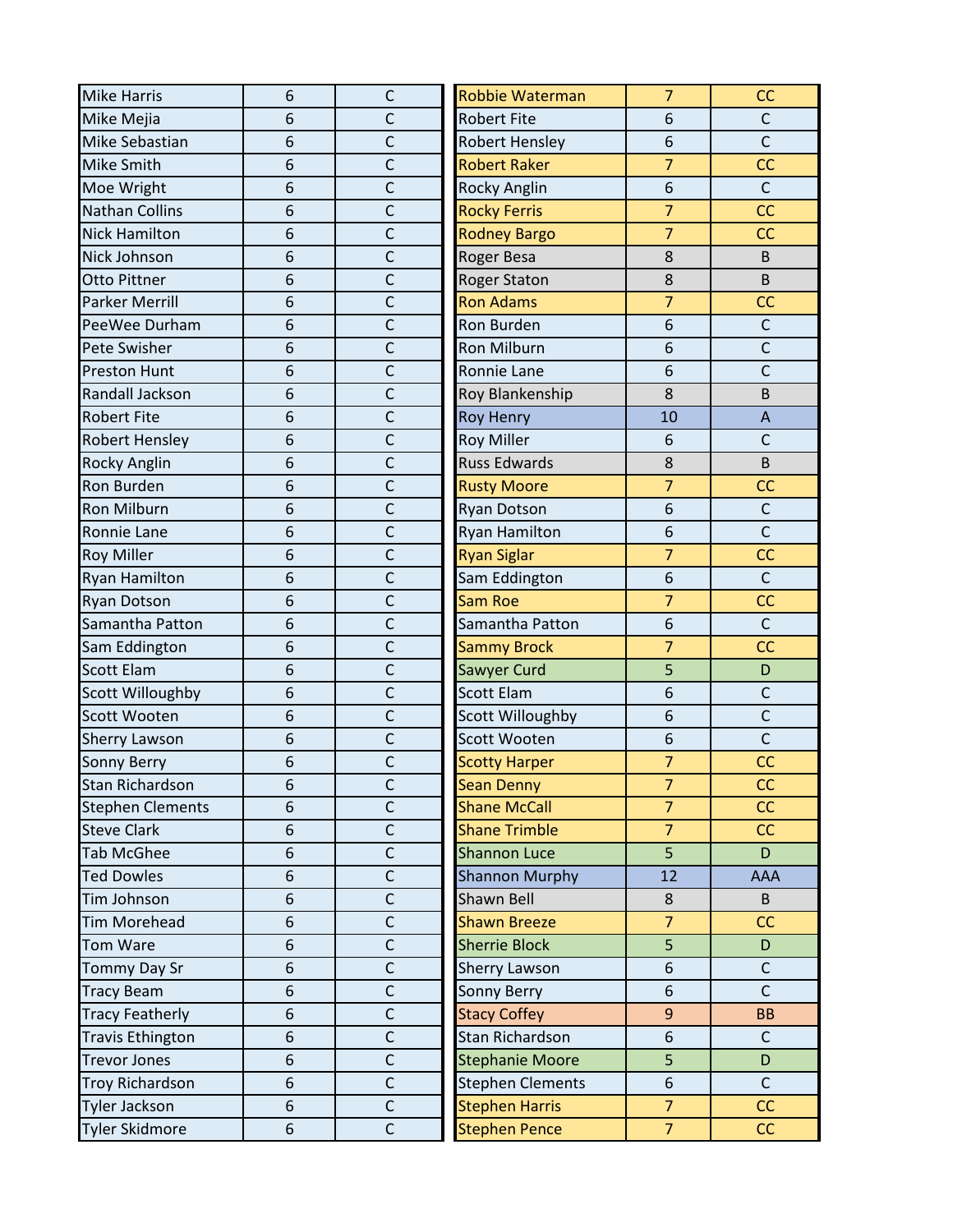| Vic Mondelli                | 6 | C            | <b>Steve Blevins</b>    | 8              | B            |
|-----------------------------|---|--------------|-------------------------|----------------|--------------|
| <b>Wayne Curran</b>         | 6 | $\mathsf{C}$ | <b>Steve Clark</b>      | 6              | $\mathsf{C}$ |
| <b>Wayne Elkins</b>         | 6 | $\mathsf{C}$ | <b>Steve Coffey</b>     | 8              | B            |
| Wayne Madden                | 6 | $\mathsf{C}$ | <b>Steve Morton</b>     | 8              | B            |
| <b>William Cook SR</b>      | 6 | $\mathsf{C}$ | <b>Steve Settles</b>    | $\overline{7}$ | CC           |
| Zach Grounds                | 6 | $\mathsf{C}$ | <b>Steven Madden</b>    | 5              | D            |
| Angelia Townsend            | 5 | D            | <b>Steven Privett</b>   | $\overline{7}$ | CC           |
| <b>Amanda Smith</b>         | 5 | D            | <b>Stewart Kenny</b>    | 8              | B            |
| Amy McSharry                | 5 | D            | <b>Tab McGhee</b>       | 6              | $\mathsf{C}$ |
| <b>Andrew Watkins</b>       | 5 | D            | Taka Nakanishi          | 8              | B            |
| <b>April Burus</b>          | 5 | D            | <b>Tammy Moyer</b>      | 5              | D            |
| <b>Ashley Knight</b>        | 5 | D            | <b>Tammy Townsend</b>   | 5              | D            |
| <b>Bart Massey</b>          | 5 | D            | <b>Taylor Townsend</b>  | 9              | <b>BB</b>    |
| <b>Betty Ann Threadgill</b> | 5 | D            | <b>Ted Dowles</b>       | 6              | $\mathsf{C}$ |
| <b>Betty Richardson</b>     | 5 | D            | <b>Terry Thorpe</b>     | 8              | B            |
| <b>Billie Mussman</b>       | 5 | D            | <b>Thomas Watkins</b>   | 8              | B            |
| <b>Blake Golman</b>         | 5 | D            | <b>Tim Anderson</b>     | 8              | B            |
| <b>Brandon Napier</b>       | 5 | D            | <b>Tim Baron</b>        | 8              | B            |
| <b>Brandon Neal</b>         | 5 | D            | <b>Tim Hill</b>         | 8              | B            |
| <b>Brittany Davis</b>       | 5 | D            | <b>Tim Jacobs</b>       | 5              | D            |
| <b>Bubba Anglin</b>         | 5 | D            | Tim Johnson             | 6              | $\mathsf{C}$ |
| <b>Cassie Wheeler</b>       | 5 | D            | <b>Tim Morehead</b>     | 6              | $\mathsf{C}$ |
| <b>Cathy Brackett</b>       | 5 | D            | <b>Tim Robertson</b>    | $\overline{7}$ | CC           |
| <b>Chazz Kidwell</b>        | 5 | D            | <b>Tim Wickstrom</b>    | 8              | B            |
| <b>Chris Wise</b>           | 5 | D            | <b>Timothy Rothwell</b> | $\overline{7}$ | CC           |
| <b>Courtney Mitchell</b>    | 5 | D            | <b>Tom Muncie</b>       | $\overline{7}$ | CC           |
| <b>David Owens</b>          | 5 | D            | Tom Ware                | 6              | $\mathsf{C}$ |
| Dee Abner                   | 5 | D            | <b>Tommy Day II</b>     | $\overline{7}$ | CC           |
| <b>Destinee Willis</b>      | 5 | D            | <b>Tommy Day Sr</b>     | 6              | $\mathsf{C}$ |
| Donna Middleton             | 5 | D            | <b>Tony Brown</b>       | 8              | B            |
| <b>Dudley Rodrigez</b>      | 5 | D            | <b>Tony Carey</b>       | 8              | B            |
| <b>Griffin Anglin</b>       | 5 | D            | <b>Tony LaRue II</b>    | 8              | B            |
| <b>Heather Smith</b>        | 5 | D            | Tony Lovejoy            | $\bf 8$        | B            |
| James Kelly IV              | 5 | D            | <b>Tony Sizemore</b>    | 8              | B            |
| <b>Jenny Campbell</b>       | 5 | D            | <b>Tracy Beam</b>       | 6              | C            |
| Joe Berry                   | 5 | D            | <b>Tracy Featherly</b>  | 6              | $\mathsf{C}$ |
| Jordan York                 | 5 | D            | Trae Joyce              | $\bf 8$        | $\sf B$      |
| <b>Joy Emmerson</b>         | 5 | D            | <b>Travis Ethington</b> | 6              | $\mathsf{C}$ |
| <b>Julie Fauxe</b>          | 5 | D            | <b>Travis Sulfridge</b> | 8              | B            |
| <b>Julie Peters</b>         | 5 | D            | <b>Trevor Jones</b>     | 6              | $\mathsf{C}$ |
| <b>Kathy Cummins</b>        | 5 | D            | <b>Trevor Wright</b>    | $\overline{7}$ | CC           |
| <b>Kelley Wagner</b>        | 5 | D            | <b>Tristin Coffey</b>   | 5              | D            |
| <b>Kevin Phibbs</b>         | 5 | D            | <b>Troy Richardson</b>  | 6              | $\mathsf{C}$ |
| Korbin Jackson              | 5 | D            | <b>Tyler Acey</b>       | $\overline{7}$ | CC           |
| Landon Scott                | 5 | D            | <b>Tyler Jackson</b>    | 6              | $\mathsf{C}$ |
| Lisa Bersot                 | 5 | D            | <b>Tyler Morris</b>     | 8              | B            |